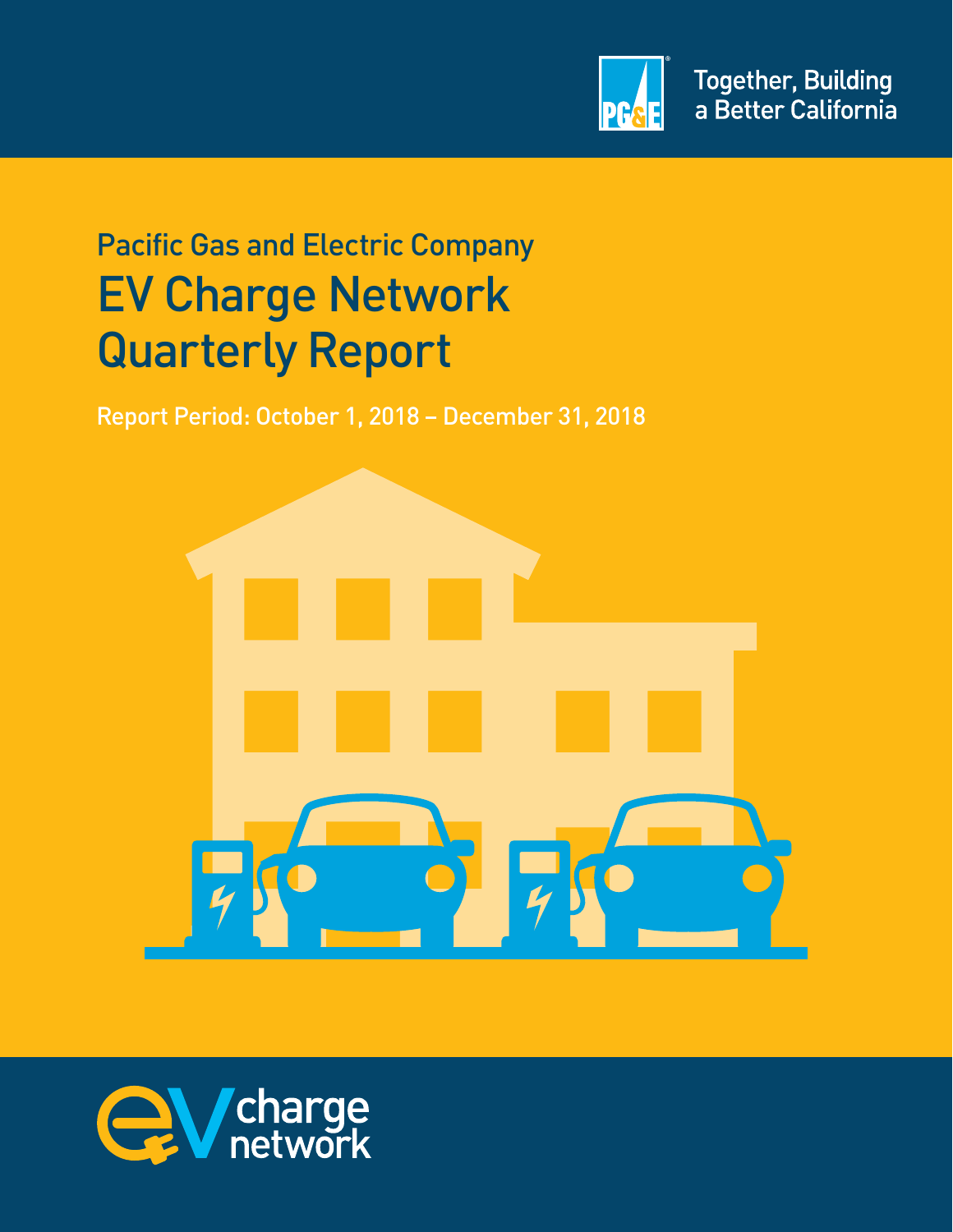# Table of Contents **PAGE**

| <b>1. Executive Summary</b><br>1.1 EV Charge Network Program Overview<br>1.2 Summary for Quarter                                                                                                       | 1  |
|--------------------------------------------------------------------------------------------------------------------------------------------------------------------------------------------------------|----|
| 2. Customer Interest, Outreach, and Education<br>2.1 EV Charge Network Applications<br>2.2 Sales and Marketing<br>2.3 Online Tools & Resources<br>2.4 Customer Experience and Satisfaction             | 3  |
| 3. Electric Vehicle Supply Equipment Procurement<br>3.1 Procurement Process<br>3.2 RFQ - EV Charge Owner Options<br>3.3 RFP - EV Charge Sponsor Options<br>3.4 Procurement Next Steps                  | 8  |
| 4. Charger Utilization and Load Management<br>4.1 Charger Utilization<br>4.2 Load Management Plan<br>4.3 Load Management Data                                                                          | 10 |
| <b>5. Program Operations</b><br>5.1 Summary of Approved Sites<br>5.2 Construction<br><b>5.3 Operational Metrics</b><br>5.4 Program Costs                                                               | 12 |
| <b>6. Supplier Diversity</b>                                                                                                                                                                           | 14 |
| 7. Program Advisory Council Feedback                                                                                                                                                                   | 15 |
| <b>8. Conclusion</b>                                                                                                                                                                                   | 16 |
| 9. Appendix A<br>9.1 Summary of Program Advisory Council Comments and PG&E Response<br>9.2 Direct Program Advisory Comments<br>9.3 Additional comments submitted by PAC stakeholder, provided verbatim | 17 |
| 10. Appendix B                                                                                                                                                                                         | 21 |
| 11. Appendix C                                                                                                                                                                                         | 22 |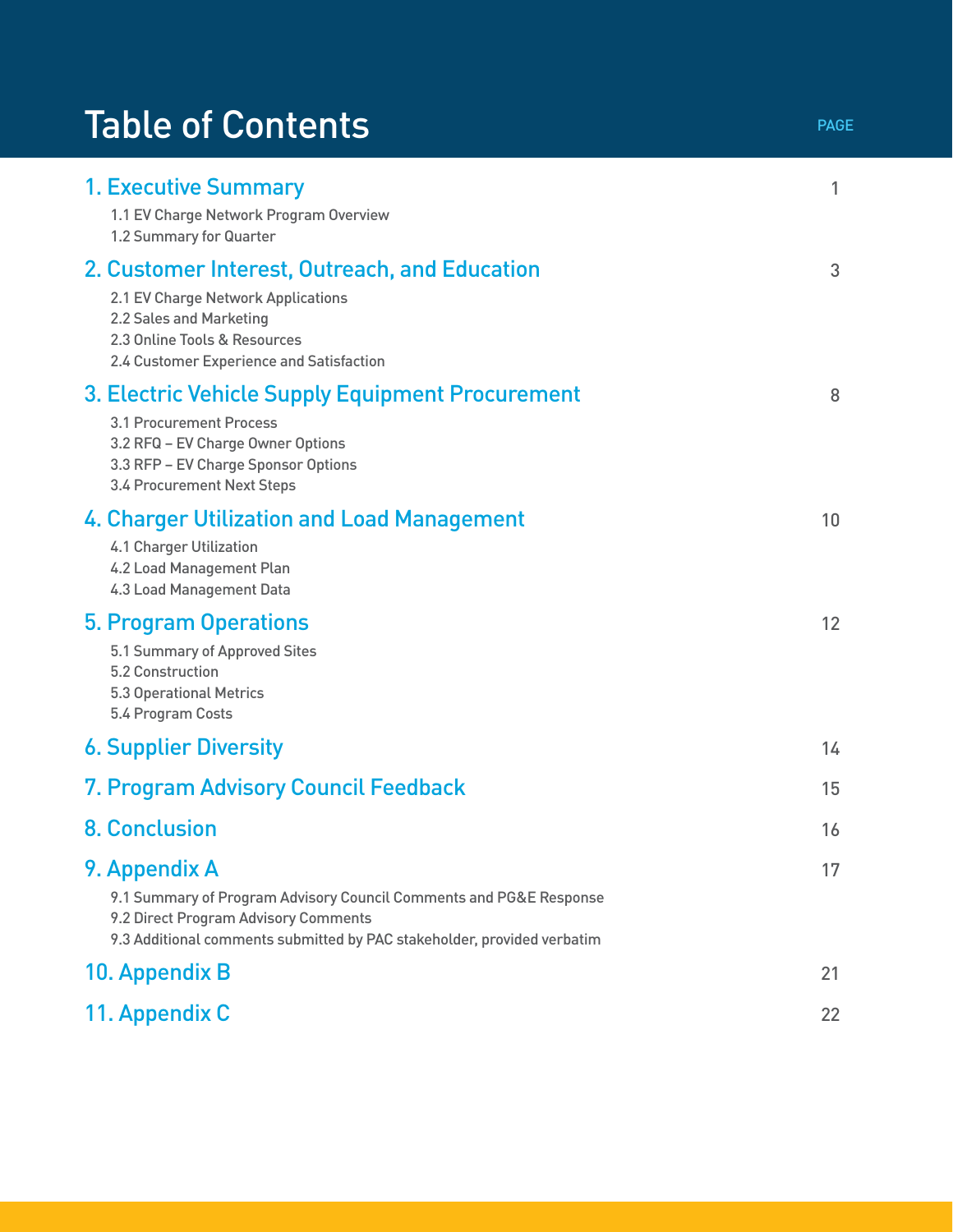<span id="page-2-0"></span>

## 1. Executive Summary

## 1.1 EV Charge Network Program Overview

PG&E's EV Charge Network (EVCN) program was approved on December 15, 2016 through a unanimous vote of the California Public Utilities Commission (Commission).1 The purpose of the program is to increase access to charging for electric vehicles (EV) within PG&E's service territory. The program intends to install up to 7,500 charging ports over a three-year period focusing on two key market segments: workplaces and multi-unit dwellings. The program includes deployment targets of 15% in Disadvantaged Communities (DACs) as well as in 20% in Multi-Unit Dwellings (MUDs).2 These targets aid in facilitating market entry for previously underserved communities and market segments. For participating site hosts, the program is organized into two ownership options: "EV Charge Owner" and "EV Charge Sponsor."

**EV Charge Owner:** The majority of the electric vehicle service equipment (EVSE) (a minimum of 65%) will be owned by site hosts who are PG&E non-residential customers that have EV charging stations installed on their property. All site hosts may choose to participate under this program option. For these installations, PG&E will install and maintain the EV service connection (make ready infrastructure) to support their use. The site host will be responsible for buying and installing the EV charging stations. At these locations, rebates will be offered to site hosts for the EV charging stations. The rebates will be paid after the charging stations are installed and operational.

**EV Charge Sponsor:** At the discretion of the individual site host, PG&E may be requested to install, own, and maintain up to 35% of the EV charging stations deployed. These EV charging stations will be installed in a turnkey operation to maximize site host convenience. EV Charge Sponsor site hosts must be multi-unit dwellings (MUDs) or workplaces located in disadvantaged communities (DACs).

## 1.2 Summary for Quarter

The following section provides a brief summary of the milestones and actions performed throughout the quarter. This includes EV adoption in PG&E's service territory, program participant interest, a summary of the Program Advisory Council (PAC) meeting, program milestones, and key barriers to implementation.

## EV Adoption in PG&E Service Territory

The EV Charge Network program intends to support the adoption of EVs in PG&E territory by providing the infrastructure to support adequate charging and remove obstacles to adoption. Q4 2018 is the fifth consecutive quarter reporting over 10,000 EV registrations in PG&E territory and saw a 92% improvement over Q4 2017. At the end of Q4 2018, there were 216,845 EVs registered in PG&E service territory.



FIGURE 1.1 MONTHLY EV REGISTRATIONS IN PG&E TERRITORY

PG&E offers two residential EV rates for customers who own an EV. Both rates are time-of-use (TOU) rates and will vary based on time of day. The EV-A rate combines the customer's EV electricity use with the main household consumption on the same meter whereas the EV-B rate tracks EV electricity consumption separately from household use through a new meter dedicated to the charging equipment. At the end of Q4 2018, 53,047 PG&E customers were enrolled in the EV-A rate and 363 customers were enrolled in the EV-B rate.





PG&E EV Charge Network Q4/2018 Report impacted census tracts within PG&E's service territory per the 1 2. Disadvantaged Communities are defined as the top 25% most impacted census tracts within PG&E's service territory per the CalEnviroScreen3.0, or the latest version.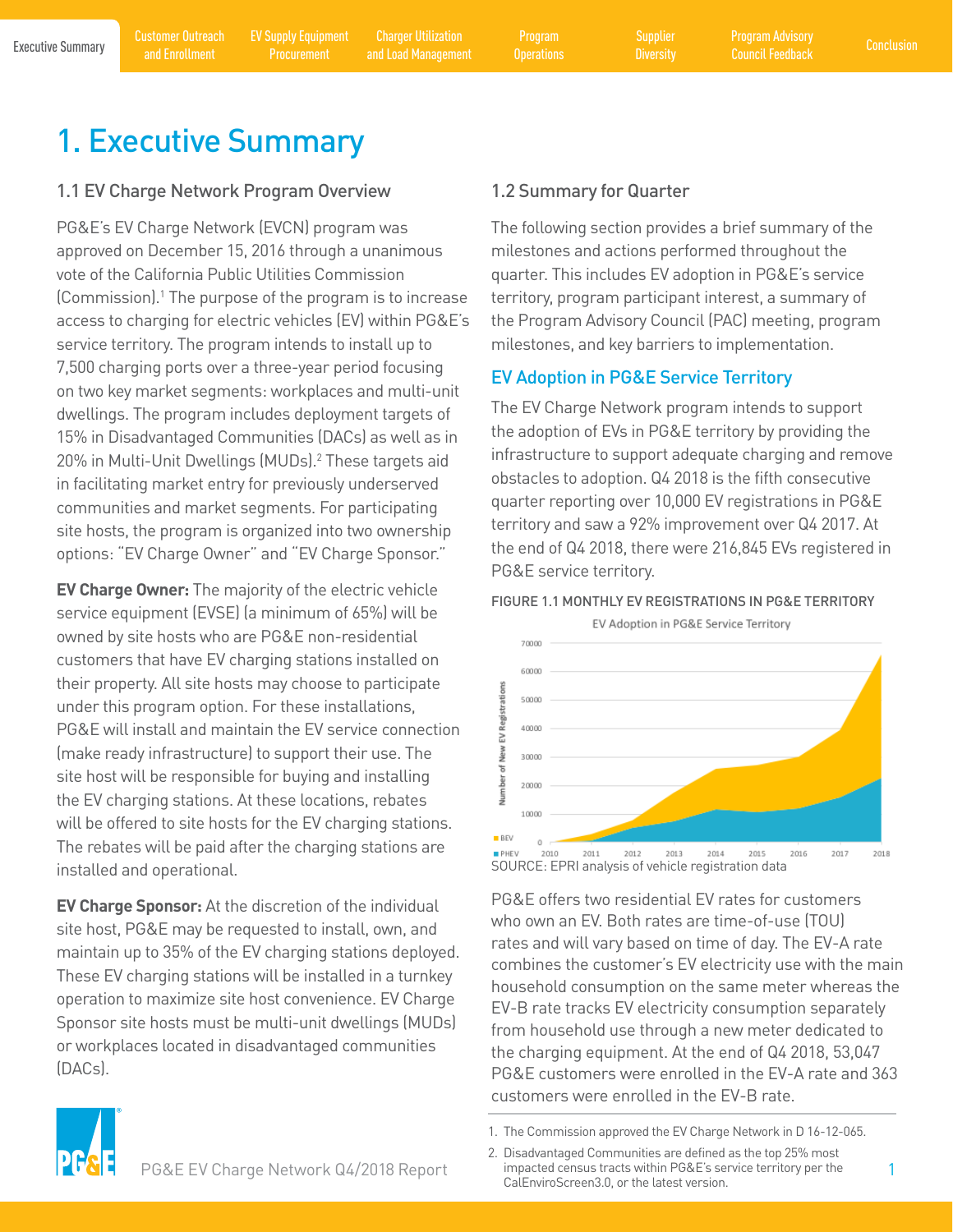EV Supply Equipment **Procurement** 

Charger Utilization and Load Management Program

**Diversity** 

### Program Participation Interest

PG&E officially launched the EV Charge Network program in January 2018. However, the program has been operating under a soft launch since late October 2017 when the online application was made available. PG&E has experienced steady interest from customers applying for participation in the EVCN program. Figure 1.2 shows the cumulative number of submitted and approved applications through Q4 2018; Figure 1.3 shows the cumulative number of submitted and approved ports through Q4 2018 (note that submitted ports is an estimate).

FIGURE 1.2 CUMULATIVE NUMBER OF APPLICATIONS SUBMITTED AND APPROVED THROUGH Q4 2018



FIGURE 1.3 CUMULATIVE NUMBER OF PORTS SUBMITTED AND APPROVED THROUGH Q4 2018



Submitted ports are conservative rough estimates since not all applications receive precise port counts before cancellation.

As of December 31, 2018, PG&E had received 551 applications. At the close of Q4 2018, 165 sites representing 2,600 ports had signed agreements with customers and were active in final design and construction phases.<sup>3</sup> A total of 229 applications had been waitlisted or cancelled in 2018. More details on submitted applications can be found in section 2 and on approved/in-progress sites in section 5 of this report.

## Program Advisory Council (PAC)

On December 12, 2018, PG&E held the fourth Program Advisory Council meeting of 2018. Beginning in 2018, PG&E expanded the focus of the PAC meeting to address broader clean transportation programs and initiatives, creating the Clean Transportation Program Advisory Council. The Q4 PAC meeting focused on the EV Charge Network program where PG&E provided a summary of the year's performance and progress including a number of process improvements to support the scale of application volume seen to date. PG&E also provided an update on the Total Cost of Ownership Tool and SB350 Priority Review Projects: the Home Charger Information Resource Pilot, Electric School Bus Renewables Integration, Medium/Heavy Duty Fleet Customer Demonstration, and Idle Reduction Technology projects. Guest speakers from the Coalition of Utility Employees presented about the Electric Vehicle Infrastructure Training Program (EVITP). EVITP offers California State Certified General Electricians the opportunity to receive certification in EV charging station installations. Lastly, PG&E gave an update on the EV Fleet and Fast Charge programs including pre-launch activities and preparation, and timeline to launch. The Clean Transportation Program Advisory Council will continue to meet quarterly to discuss progress of the EV Charge Network, EV Fleet, and Fast Charge programs.

Individuals from approximately 34 organizations, representing stakeholders from industry, government, and non-profits, attended in-person and online. The meeting's objective is to inform an external audience on the progress of the various infrastructure programs authorized by the CPUC. More details on the 2018 Q4 PAC meeting can be found in Section 7 and the Appendix of this report.



<sup>3.</sup> As of the end of Q4 2018, 138 applications had been approved and were still in an active stage of the program; i.e., this total excludes applications that were approved but then later waitlisted or cancelled.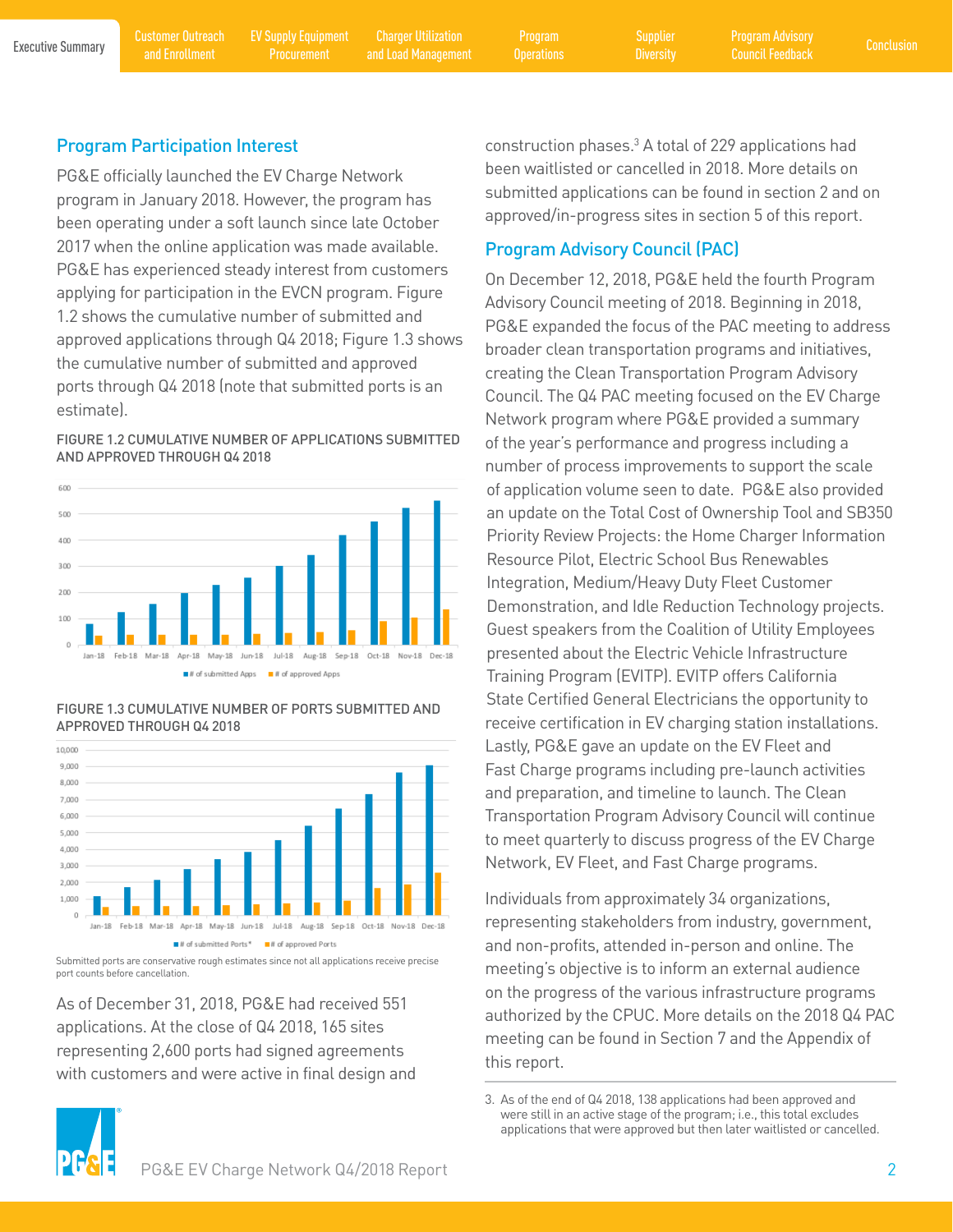Program

## <span id="page-4-0"></span>2. Customer Interest, Outreach, and Education

## 2.1 EV Charge Network Applications

Since launch of the EV Charge Network program website and online application in Q3 2017, PG&E received a total of 551 applications through Q4 2018. Table 2.1 shows the total number of applications received and the number of applications in each stage at the end of Q4 2018.



FIGURE 2.1 SUMMARY OF APPLICATION STATUS THROUGH Q4 2018

In Q4 2018, the EVCN program received interest from a range of sites, with most new applications continuing to come from workplaces. However, MUDs did make up some ground driven by portfolio customers (customers submitting multiple sites for infrastructure investment), increasing MUD share of applications to 29% at the end of Q4 up from 24% for end of Q2. There was also a continued preference for the EV Charge Owner option demonstrated by applications submitted in Q4. Table 2.2 shows the breakdown of property type, disadvantaged community status, and program participation across all applications received through Q4.

#### TABLE 2.2 APPLICANT PROFILE THROUGH Q4 2018

|                                         | <b>NUMBER OF</b><br><b>APPLICATIONS</b> | <b>PERCENT OF</b><br><b>APPLICATIONS</b> |
|-----------------------------------------|-----------------------------------------|------------------------------------------|
| <b>PROGRAM PARTICIPATION</b>            |                                         |                                          |
| <b>EV Charge Owner</b>                  | 411                                     | 75%                                      |
| <b>EV Charge Sponsor</b>                | 140                                     | 25%                                      |
| <b>PROPERTY TYPE</b>                    |                                         |                                          |
| MUD                                     | 160                                     | 29%                                      |
| Workplace                               | 391                                     | 71%                                      |
| <b>DISADVANTAGED COMMUNITY STATUS</b>   |                                         |                                          |
| Disadvantaged<br><b>Community (DAC)</b> | 158                                     | 29%                                      |
| Other PG&E Territory                    | 393                                     | 71%                                      |
|                                         |                                         |                                          |
| <b>CROSS SECTION</b><br>(Applications)  | <b>DAC</b><br>(% of Grand Total)        | <b>NOT IN DAC</b><br>(% of Grand Total)  |
| <b>MUD</b>                              | 37 (7%)                                 | 123 (22%)                                |
| <b>WORKPLACE</b>                        | 121 (22%)                               | 270 (49%)                                |
| Sub Total                               | 158                                     | 393                                      |

Applicants reported hearing about the EVCN program from various sources. In Q4, PG&E's Sales team continued their outreach and represented the largest source of incoming lead generation, bringing in over 60% of program applications through Q4 2018. Figure 2.3 depicts how applicants reported hearing about the EVCN program on the online application.

FIGURE 2.3 EVCN PROGRAM APPLICANT SOURCE OF PROGRAM KNOWLEDGE THROUGH Q4 2018



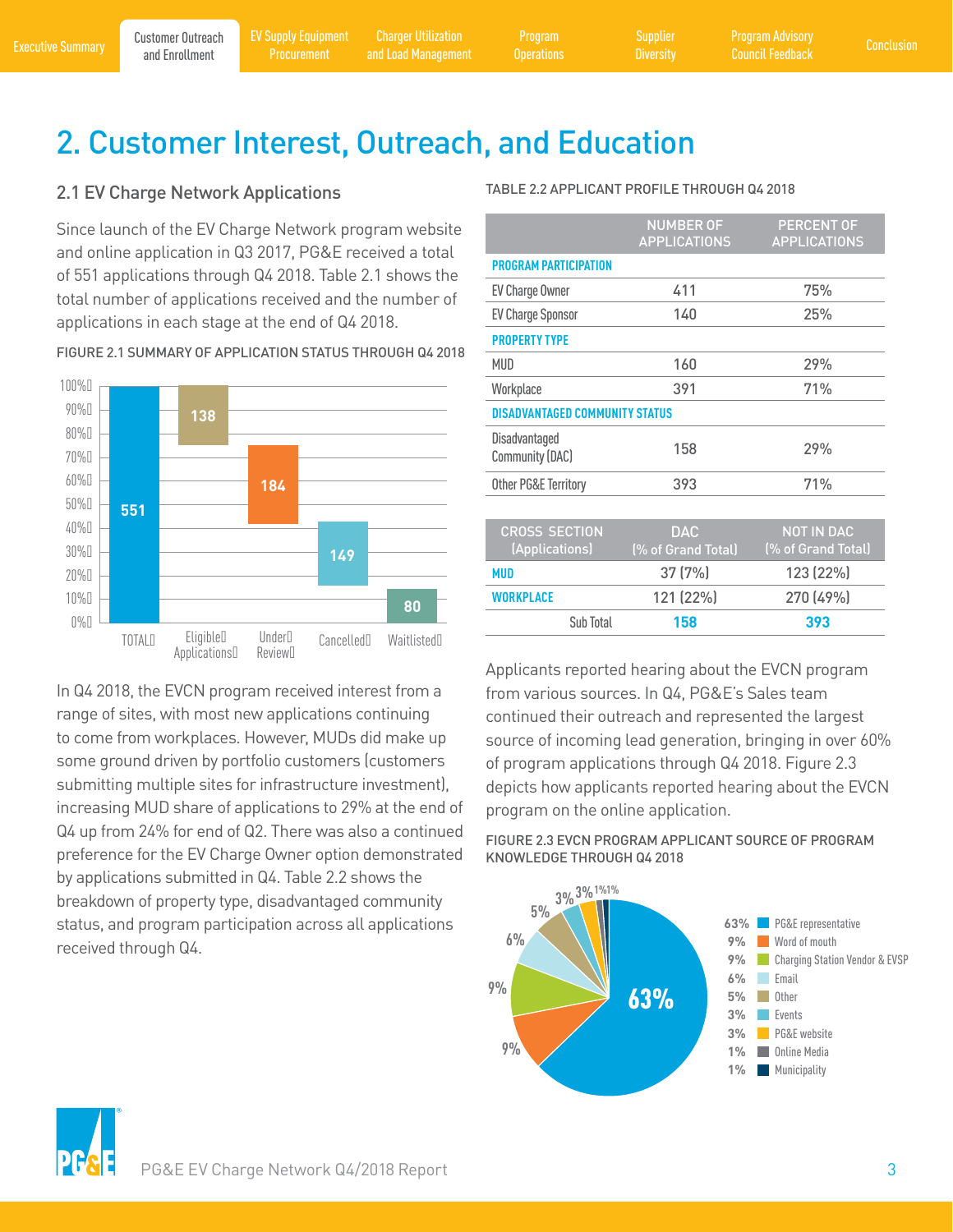**Procurement** 

[Executive Summary](#page-2-0) Poustomer Outreach [EV Supply Equipment](#page-9-0) Charger Utilization Program Supplier Program Advisory<br>Executive Summary and Enrollment Procurement and Load Management Operations Diversity Council Feedback Conclusi Charger Utilization and Load Management

Program

**Diversity** 

Beginning in Q4 2018, PG&E expanded the targeted **Q4 2018 Program Milestones**  geography approach to include multiple other bay area cities including: Berkeley, San Ramon, Pleasanton, Milpitas, South San Francisco, Burlingame, and Menlo Park. Also, the geographic focus expanded outside to other strategically valuable locations including Vacaville, Bakersfield, and Santa Cruz.

### FIGURE 2.4 EVCN PROGRAM APPLICANT PROFILE BY GEOGRAPHIC AREA THROUGH Q4 2018



Approximately 27% of submitted applications in 2018 were cancelled through the end of Q4 for various reasons. The two primary causes for cancellation are the customer withdrawing interest or the project was determined to be cost prohibitive for the program budget and goals:

- **Customer Withdrawal:** During 2018, PG&E observed several reasons for the customer withdrawing including unable to meet the port number requirements or a change in priorities/customer becoming unresponsive.
- **Cost Prohibitive:** During 2018, sites that were cancelled due to cost faced a variety of challenges including trench length, transformer size and location as well as other environmental factors.

- **Processing the Surge of Applications.** During the quarter, PG&E continued to process the significant growth in applications submitted. Approximately 300 applications totaling 4,000 ports were submitted in the second half of 2018.
- **Expanded Customer Outreach.** PG&E expanded its targeted outreach to include a broader set of geographies and customer sizes. It is clear this outreach, including efforts from our Marketing, Business Energy Solutions (BES), and Public Affairs teams, produced a sizable increase in the number of submitted applications.
- **Construction Activity Ramp Up.** This quarter, the cumulative number of ports installed increased from 208 to 594. Continued growth in construction activity is expected through 2019.
- **Enabled "New Construction" Customers.** PG&E developed a process to serve "New Construction" customers (those who already have planned construction on-site and wish to add EV chargers) within the EVCN program.
- • **Increased "Portfolio Customer" Submissions.** In the second half of 2018, almost half of all applications and ports submitted came from "portfolio customers" (those who have five or more sites interested in EVCN). This speaks to the effectiveness of PG&E customer acquisition teams and the depth of their customer relationships when discussing the program.

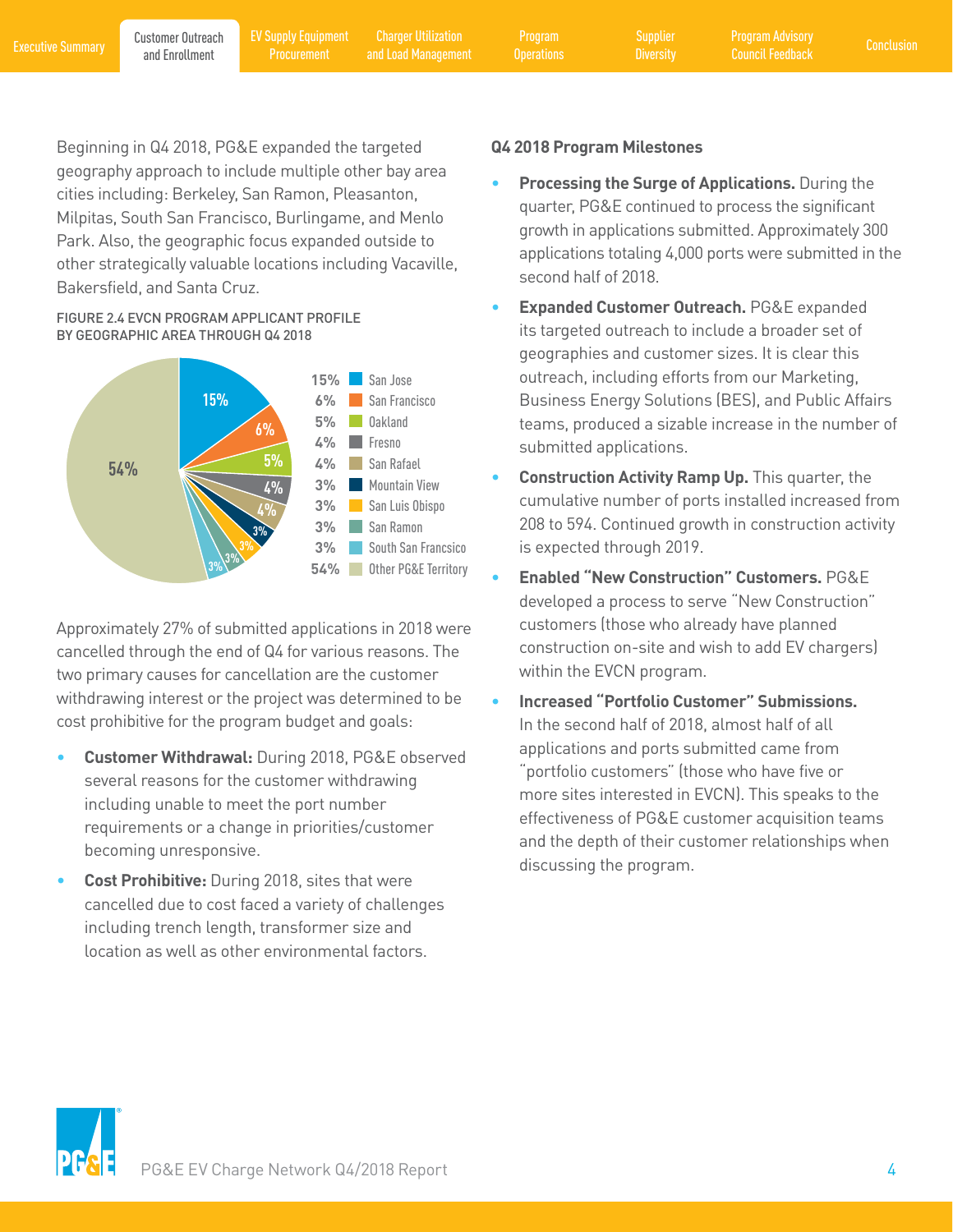### <span id="page-6-0"></span>**Q4 2018 Challenges and Lessons Learned**

- **EVSP Data Integration.** There continued to be challenges encountered by some EV charging station service providers in transmitting utilization data for newly activated sites in a format consistent with PG&E's program requirements. This requires coordination with PG&E to troubleshoot, develop a solution, and confirm via additional testing efforts. Similarly, PG&E deployed process improvements to better ensure recently activated sites were recorded as such in our internal systems in a timely manner to start receiving the utilization data.
- **Time and Consistency Challenges with Permitting.**  The construction team is seeing an average of at least 6 weeks for a permit to be issued and in one case as long as 21 weeks. Also, the construction team received inconsistent requirements from the various jurisdictions creating redesign and additional cost. Agencies specifically varied on ADA requirements and expectation of bringing existing facilities up to code. Strategies that PG&E has implemented to mitigate these issues included conducting training with the Division of State Architects and developing a comprehensive design template capturing all the feedback from various agencies as well as other lessons learned.
- **Experiences with Several Unexpected Design Changes.** The construction team uncovered unforeseen field conditions, changes initiated by customers, and ADA changes from permitting jurisdictions as mentioned above. Design changes cause delays and additional cost for the program. PG&E focused on implementing improvements during site eligibility to address some of these lessons learned including looking at a revised site walk approach that will be instituted in January 2019.

### 2.2 Sales and Marketing

In Q3 2018, a new strategy was developed for outreach that was intended to be more efficient in acquiring target customers. As part of that strategy, PG&E expanded outreach to a total of 16 cities: Berkeley, Vacaville, San Francisco, Oakland, South San Francisco, Stockton, Burlingame, San Ramon, Pleasanton, Menlo Park, Milpitas, Mountain View, Santa Cruz, Fresno, San Jose, and Bakersfield. Note that, while site hosts from any city are welcome to apply, a targeted approach ensures that marketing spend is used most effectively and costs are reduced by having crews travel short distances between consecutive projects.

This strategy was put into effect in Q4, with PG&E's Business Enterprise Solutions (BES) representatives talking to customers in these 16 cities about the EVCN program. Partially as a result of this, average monthly applications significantly increased in Q4.

Next steps include evaluating the list of target cities as the market becomes saturated with customers who have already been informed about the EVCN program. PG&E estimates that by spring 2019, a new set of target cities will be required to continue program outreach. PG&E is currently working to identify those cities based on factors such as anticipated demand for EV charging, make-up of the commercial customer base, and local permitting processes.

In addition, PG&E continues to work with our partners to leverage outreach beyond PG&E. Partners, especially on a local level, are key stakeholders that serve as advocates for promotion. Sample partners include local non-profits/ working groups, community choice aggregators, local governments, and trade associations. They can be very helpful in providing venues for PG&E to discuss EVCN with their constituents, providing feedback on pain points that can be addressed as we continue customer conversations, offering additional funding sources that further bring down costs for customers, and, in some cases, become customers themselves

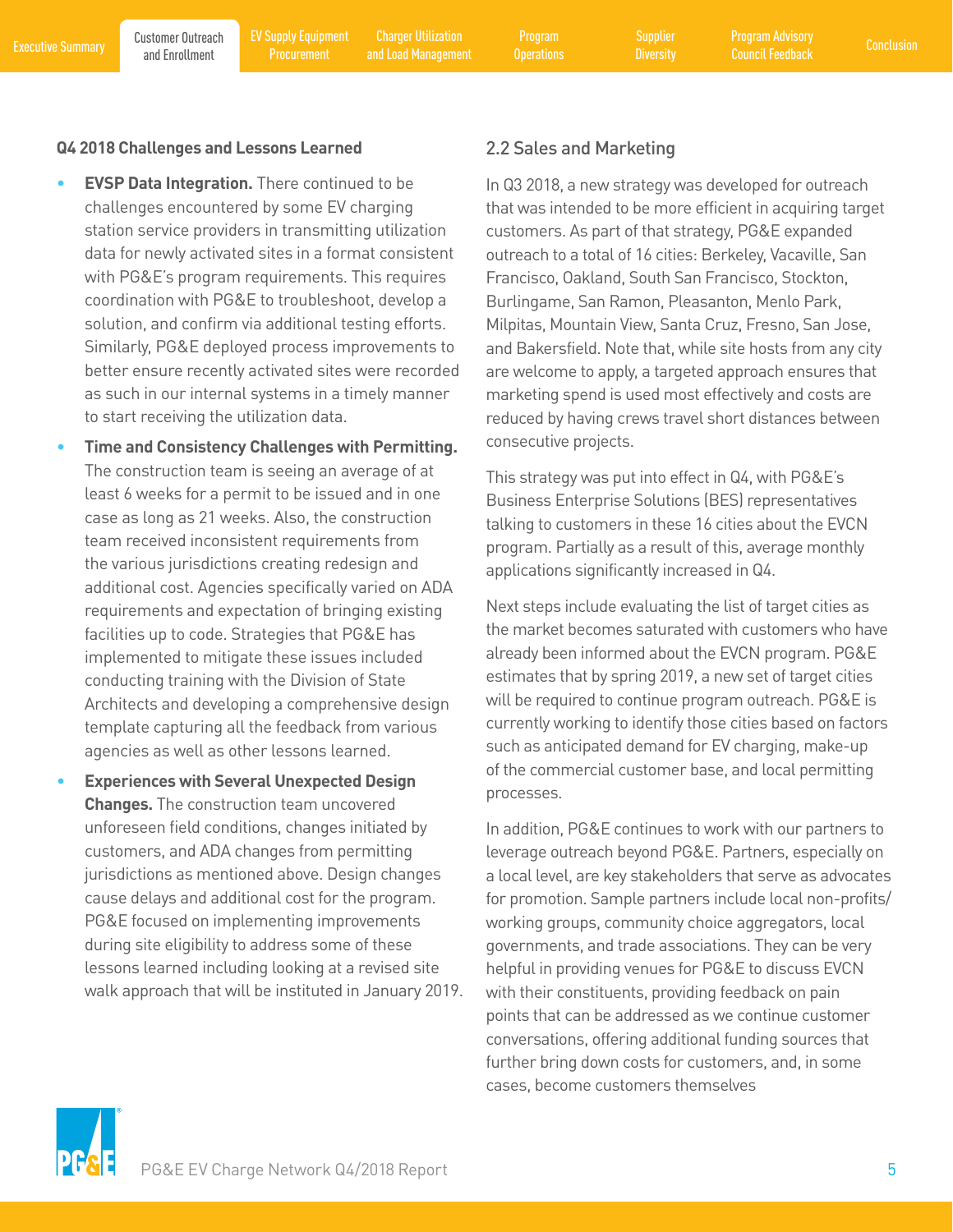Program

**Diversity** 

## <span id="page-7-0"></span>2.3 Online Tools & Resources

As of the end of Q4 2018, the EV Charge Network program website has the following tools and resources to assist customers in their decision-making process.

The website hosts an integrated [cost calculator tool](https://www.pge.com/en_US/residential/solar-and-vehicles/options/clean-vehicles/eligibility/eligibility-tool/eligibility-tool-form.page) that helps customers understand the incentives and ownership options they are eligible for, and projects one-time and annual program costs for each ownership option based on inputs that the customer selects. Customers can use PG&E's established ranges for each cost, or can enter costs provided in vendor quotes. Customers can edit their cost inputs to understand their obligations under different scenarios.

### Your costs

Your ownership option(s) and approximate costs to participate in EV Charge Network are below. Change the values entered above and hit CALCULATE again if you want to get costs for other scenarios.

Costs shown are estimates and your actual costs may vary. PG&E makes no quarantee of these costs.

#### **EV Charge Owner How It Works**

Rebate

PG&E pays for and owns the infrastructure from the pole to the parking space. You purchase chargers from one of our approved program vendors and pay for their installation. You own the chargers and are responsible for their ongoing maintenance. PG&E provides a rebate, the amount of which depends on your customer segment (workplace or MUD; in a disadvantaged community or not). You pay for electricity to the chargers, but can choose to recover some or all of these costs from EV drivers.

S Your net upfront cost: \$19,200 S Your net annual cost: \$2,100

#### **EV Charge Sponsor How it works**

PG&E pays for and owns the infrastructure from the pole to the parking space. You select chargers from a limited list of vendors, and PG&E buys. installs, owns and maintains the chargers. You submit a participation payment, the amount of which depends on your customer segment (workplace or MUD; in a disadvantaged community or not) and the cost of the chargers you selected. You pay for electricity to the chargers, but can choose to recover some or all of these costs from EV drivers.

S Your net upfront cost: \$16,200

\$16,200

You to PG&E

ے<br>Nour net unfront cos

\$16,200

\$16,200

**C** Your net annual cost: \$0

#### EV CHARGE SPONSOR UPFRONT COST DETAILS **Your upfront**<br>cost Your upfront<br>cost **Upfront cost** Paid by **Upfront cost** Paid by Infrastructur Infrastructur  $$100.000$ PG&E so PG&E \$100,000  $$0$ Chargers \$30,000 \$30,000 Chargers  $$30.000$ PG&E so. You to vendor Installation \$3,000 You to vendor \$3,000 \$3,000 PG&F  $$0$ Participation<br>payment

 $(S13,800)$ 

\$19,200

EV CHARGE OWNER UPFRONT COST DETAILS

\$13,800

PG&E to you

Your net upfront cost

A [Rate Adder Tool](https://www.pge.com/en_US/residential/solar-and-vehicles/options/clean-vehicles/pricing/ev-charge-network-rate-adder.page) helps customers implement their pricing for drivers if they select the Pass-Through pricing option. In this option, drivers receive the A-6 or A-10 time-of-use (TOU) rate for the time during which they choose to plug in. The tool allows customers to calculate a "rate adder", which will distribute the non-energy charge components of the customer's rate (e.g. demand charge, customer charge) among the estimated electricity consumed from the chargers as a dollar per kilowatt-hour amount. This adder can be added directly to the customer's TOU energy rates implemented at the chargers, to be passed through to drivers. This will allow customers to more accurately recover the total amount of their electricity bill from drivers.

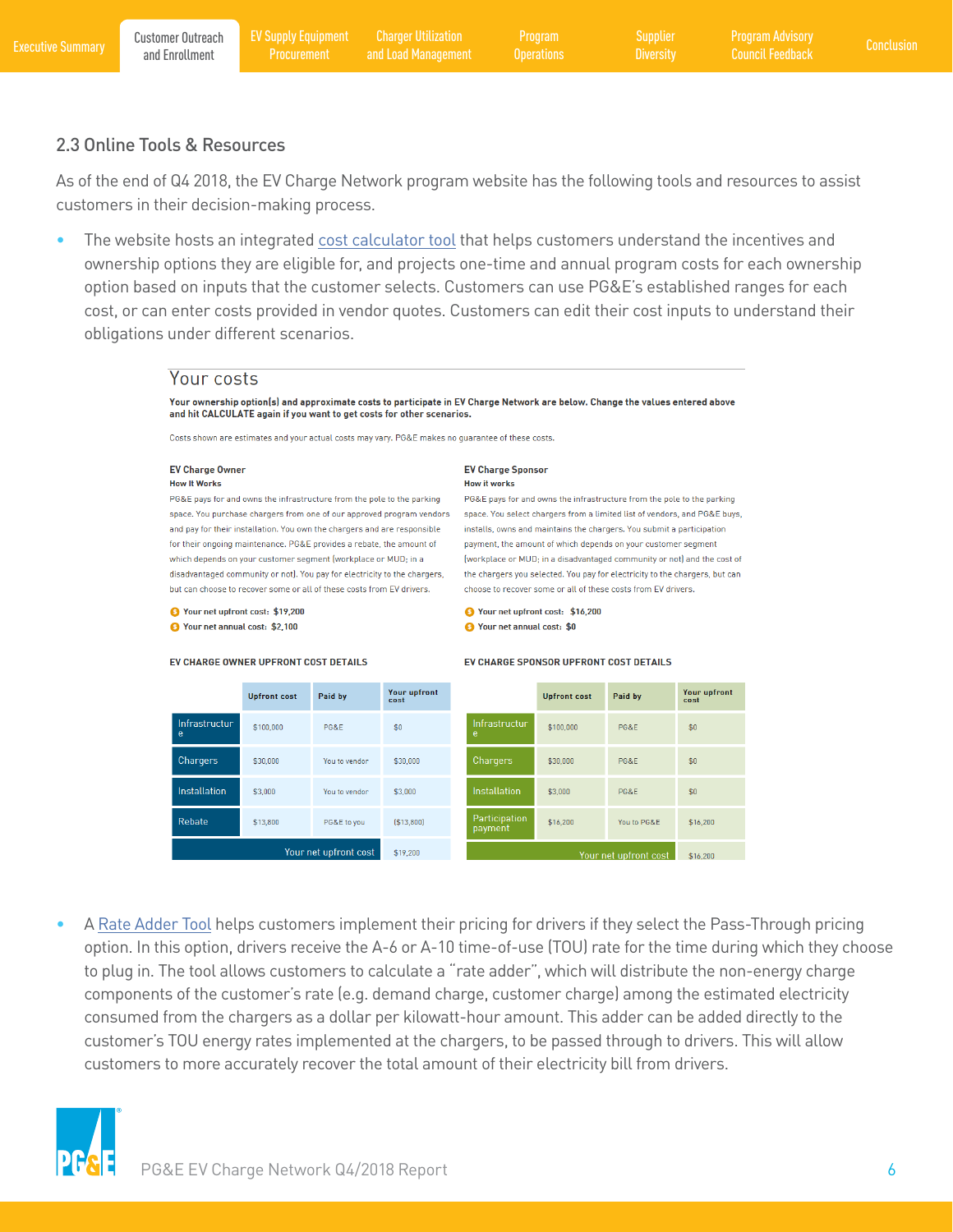<span id="page-8-0"></span>

| <b>Executive Summary</b> | and Enrollment | Customer Outreach EV Supply Equipment Charger Utilization<br>Procurement | and Load Management Operations | <b>Program</b> | <b>Supplier</b><br><b>N</b> Diversity | <b>Program Advisory</b><br><b>Council Feedback</b> | <b>Conclusion</b> |
|--------------------------|----------------|--------------------------------------------------------------------------|--------------------------------|----------------|---------------------------------------|----------------------------------------------------|-------------------|
|                          |                |                                                                          |                                |                |                                       |                                                    |                   |

#### **A-6 RATE PLAN, 10 CHARGERS**

| Average usage for each charger | Suggested add-on price per kWh |
|--------------------------------|--------------------------------|
| Low (2 hours per day)          | \$0,005                        |
| Medium (6 hours per day)       | \$0.002                        |
| High (10 hours per day)        | \$0.001                        |

• PG&E also completed user research, design, and development for the "EV Savings Calculator", also known as the Total Cost of Ownership (TCO) Tool. The goal of the TCO Tool is to reduce EV ownership cost research time by providing residential customers with a tool that is quick, easy to use, and provides an accurate cost breakdown of owning an EV. The tool will capture total cost of ownership, available EV incentives, and a match score to help users find the right EV for them. PG&E launched the tool at the end of 2018 and enhancements will be deployed in early 2019. The tool is available at [ev.pge.com.](http://ev.pge.com)



## 2.4 Customer Experience and Satisfaction

PG&E is developing a customer satisfaction survey to be distributed to program participants after project completion. PG&E will report on this feedback when data is available.

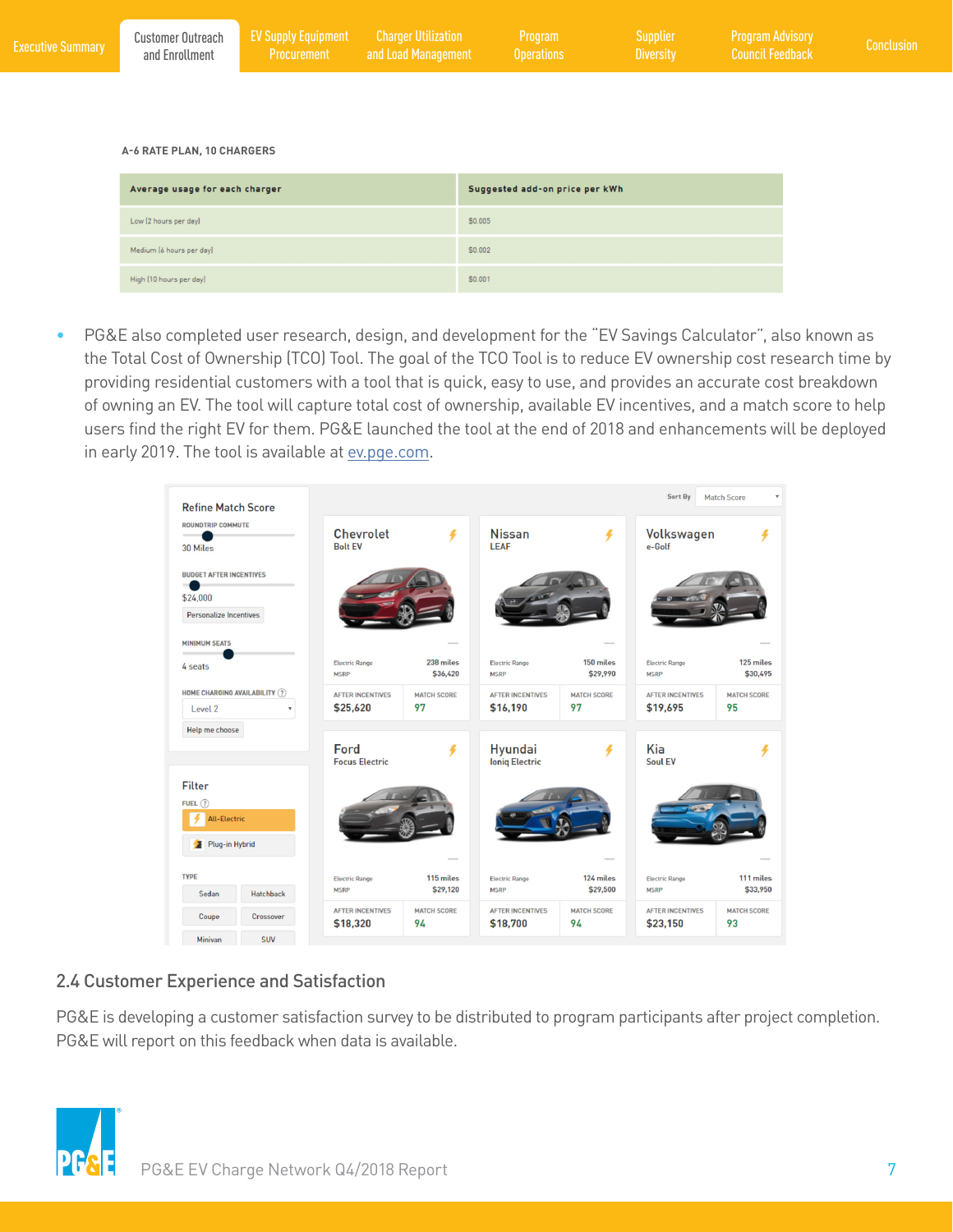Program

## <span id="page-9-0"></span>3. Electric Vehicle Supply Equipment Procurement

## 3.1 Procurement Process

 charging equipment. PG&E conducts a Request for Qualification (RFQ) and Request for Proposal (RFP) process to determine eligible EVSE packages that will be available to customers through the EV Charge Network program. The RFQ qualifies EV charging station vendors for the EV Charge Owner option and occurs on a quarterly basis. Vendors will continue to have the option to qualify EVSE packages every 3 months with quarterly RFQs. PG&E leveraged the RFP to qualify EV charging station vendors for the EV Charge Sponsor option, for which PG&E will own the

EVSE packages are inclusive of EVSE hardware, software, and network services. As in past quarters, the quarterly RFQ will identify additional vendors that offer EVSE packages that meet PG&E's minimum hardware, software, and network requirements. PG&E does not limit the list of vendors; all vendor EVSE packages that meet the minimum requirements will be approved.

## 3.2 RFQ – EV Charge Owner Options

PG&E completed the Q4 RFQ for EVSE solutions which resulted in three vendors applying for qualification. Additionally, 1 final pending provider from the Q2 RFQ was approved and added to the list. The approved EVSE packages, including hardware, software, and network services are presented on PG&E's website to inform customers of vendor options, along with vendor contact information for further inquiry. Appendix C details the criteria all approved EVSE approved packages must meet.

The following are currently approved program vendors:

- ABM
- Andromeda Power LLC
- BTC Power (Broadband Telcom Power, Inc.)
- ChargePoint
- Electric MotorWerks, Inc.
- EV Connect
- EVBox
- EVoCharge LLC
- **EVSE LLC**
- **Greenlots**
- Kitu Systems
- Liberty Plug-ins
- National Car Charging
- PowerFlex Systems
- SemaConnect, Inc.
- **Shell New Energies**
- Tellus Power Inc.
- Verdek
- Video Voice Communications

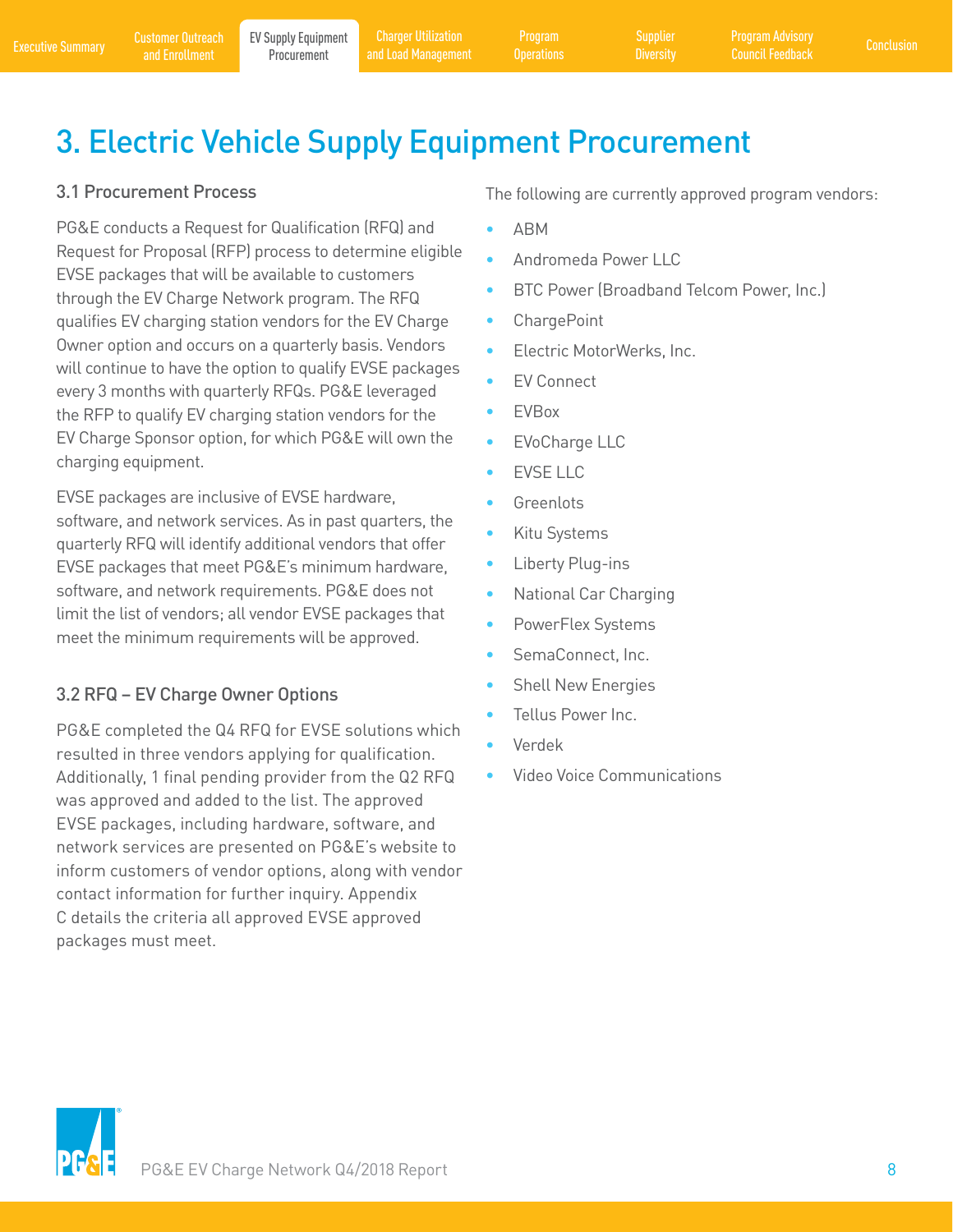<span id="page-10-0"></span>Executive Summary Customer Outreach EV Supply Equipment Charger Utilization Program Supplier Program Advisory<br>Executive Summary [and Enrollment](#page-4-0) Procurement and Load Management Operations Diversity Council Feedback Conclusio Charger Utilization and Load Management

Program

**Diversity** 

## 3.3 RFP – EV Charge Sponsor Options

Vendors approved through the first RFQ in 2017 were eligible for the RFP. The RFP is designed to select vendor(s) for the EV Charge Sponsor portion of the program. Under this option, program participants may request PG&E to install, own, and maintain up to 35% of the EV charging ports deployed. The RFP process evaluates competitive price proposals for vendor EVSE packages to be offered under the EV Charge Sponsor option of the program. Vendors for the RFP must meet PG&E's minimum requirements for the RFQ process and will be evaluated on criteria including, but not limited to, price, quality of bid, supplier diversity, environmental commitment, and financial stability. PG&E has selected its first vendor, EVBox, through the RFP process and continues to evaluate remaining finalists.

## 3.4 Procurement Next Steps

The Q4 RFQ opened 10/30/18 and closed 11/30/18; no additional vendors completed the process of submitting documentation for review in this cycle. As part of the RFP process, PG&E continues to evaluate remaining finalist vendors for the EV Charge Sponsor option after making its first selection of EVBox.

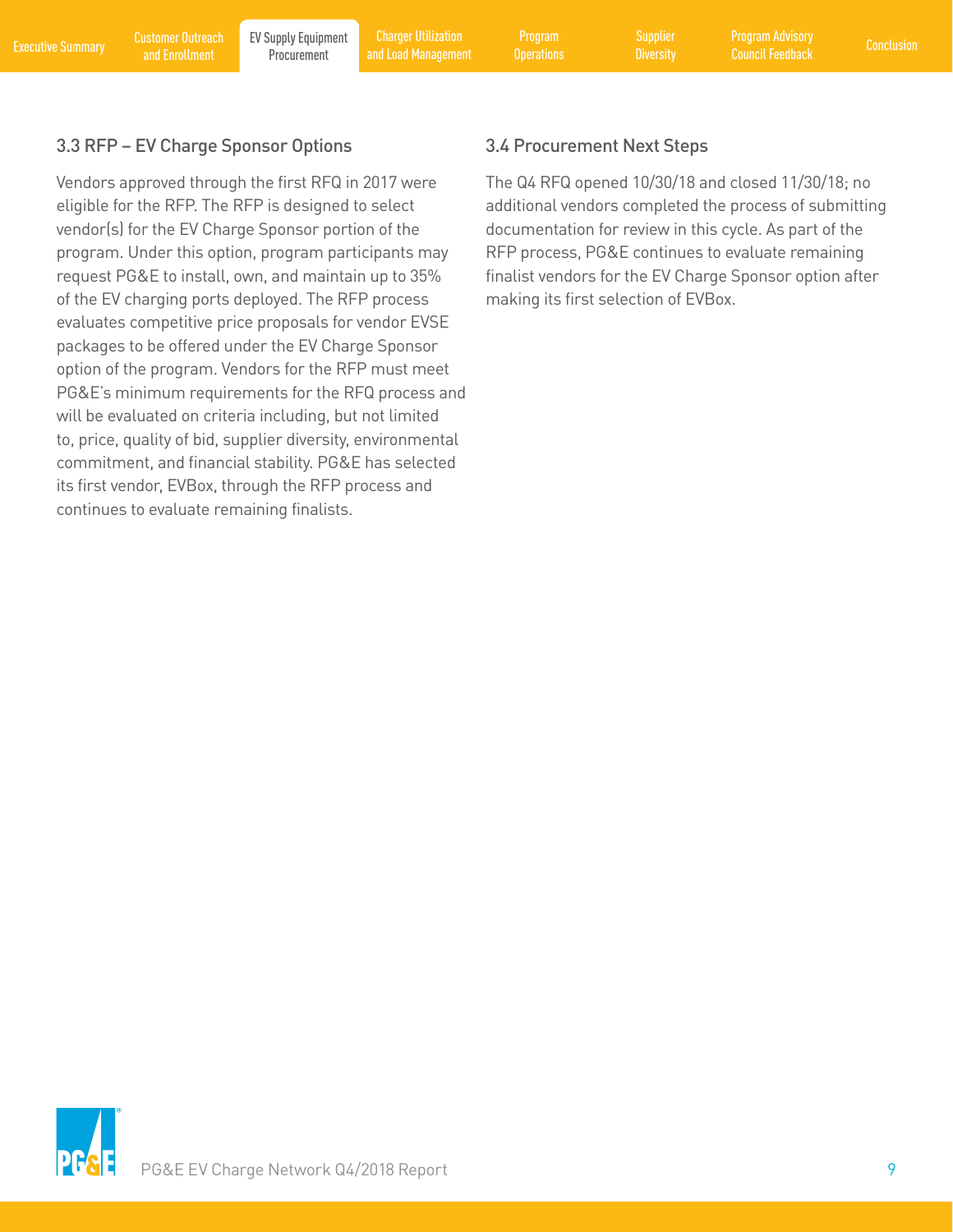# <span id="page-11-0"></span>4. Charger Utilization and Load Management

## 4.1 Charger Utilization

At the end of 2018, a total of 33 sites were fully activated for driver use. The final construction and activation in Q3 and Q4 brought the total MUD sites to 17 representing over 50% of activated sites. Table 4.1 shows the summary of all active sites through Q4 2018.

### TABLE 4.1 SUMMARY OF ACTIVATED SITES THROUGH Q4 2018

|                                       | NUMBER OF SITES | NUMBER OF PORTS | PERCENT OF PORTS |
|---------------------------------------|-----------------|-----------------|------------------|
| <b>PROGRAM PARTICIPATION</b>          |                 |                 |                  |
| <b>EV Charge Owner</b>                | 21              | 301             | 62%              |
| <b>EV Charge Sponsor</b>              | 12              | 184             | 38%              |
| <b>PROPERTY TYPE</b>                  |                 |                 |                  |
| <b>MUD</b>                            | 17              | 253             | 52%              |
| <b>Workplace</b>                      | 16              | 232             | 48%              |
| <b>DISADVANTAGED COMMUNITY STATUS</b> |                 |                 |                  |
| <b>Disadvantaged Community (DAC)</b>  |                 | 88              | 18%              |
| <b>Other PG&amp;E Territory</b>       | 27              | 397             | 82%              |

| <b>CROSS SECTION (Sites/Ports)</b> | DAC (% of Grand Total) | NOT IN DAC (% of Grand Total) |
|------------------------------------|------------------------|-------------------------------|
| <b>MUD</b>                         | $0/0$ $(0\%)$          | $17/253$ $(52\%)$             |
| <b>Workplace</b>                   | $6/88$ $(18%)$         | $10/144$ $(30\%)$             |
| <b>SUB TOTAL</b>                   | 6/88                   | 27/397                        |

PG&E continues to work with EV Service Providers (EVSPs) on collecting driver utilization data from its activated sites and will provide more detailed analyses (e.g., utilization by location and price, load profiles, etc.) once the sample size of the data increases. From the data collected thus far, however, PG&E can share load profiles for 30 activated sites. The aggregate load curves for all active sites (30 sites; 14 workplaces and 16 MUDs) in the EV Charge Network program are shown below on Figure 4.1. Separate aggregate load curves for workplaces and MUDs respectively were redacted pursuant to 15/15 rule. These shapes were developed based on cumulative PG&E meter data for all sites from October 1 through December 31, 2018. The data shown does not represent any particular day, but rather cumulative hourly data for all sites in the entire quarter. However, this provides a shape that is representative of charging patterns on a daily basis. The workplace load curve shows peak usage occurring at 9 am, with most usage occurring between 8 am and 3 pm. The MUD load curve shows peak usage at 11 pm, with the majority of charging occurring in the evening and during the night.

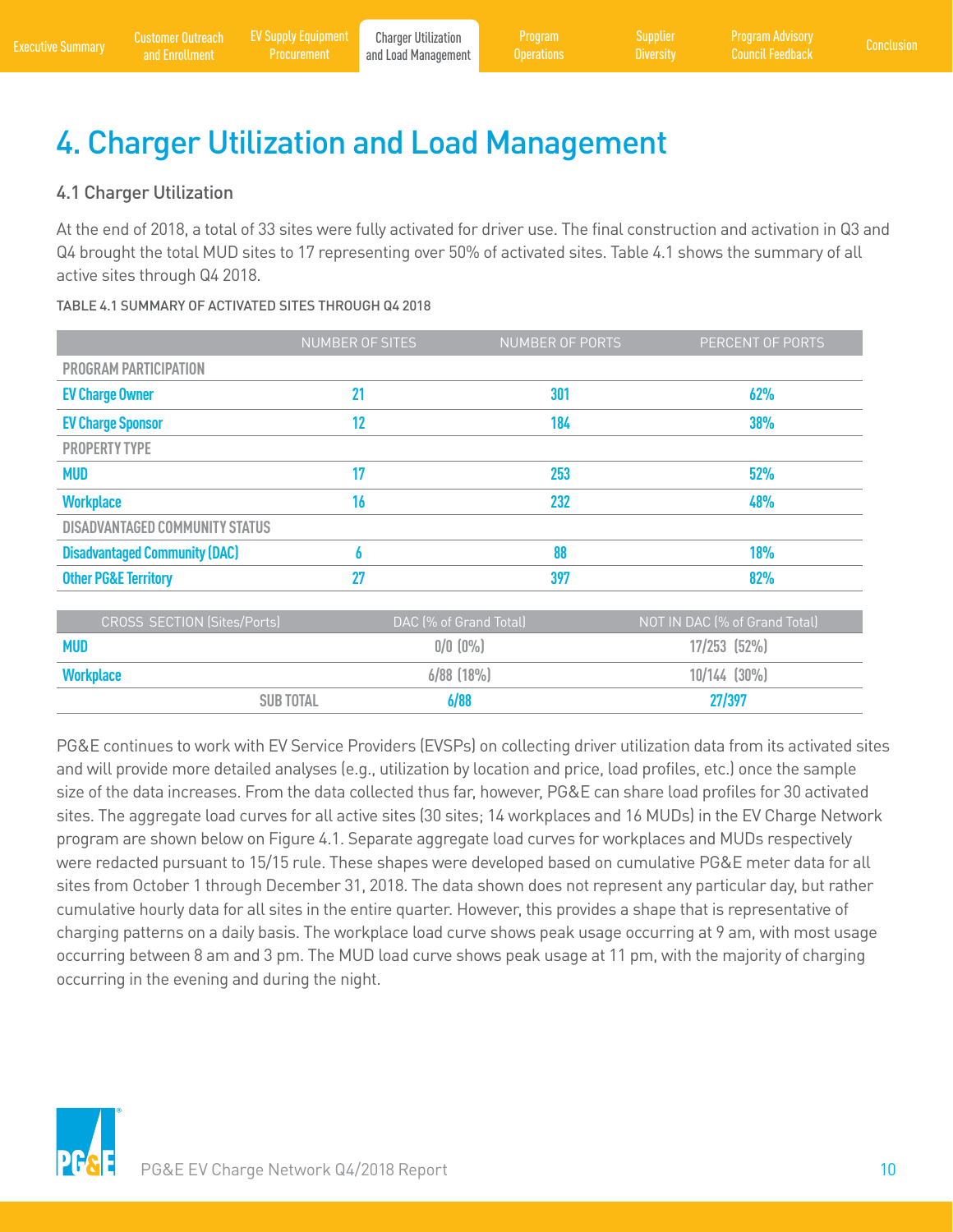#### <span id="page-12-0"></span>FIGURE 4.1 AGGREGATED LOAD CURVE FOR Q4 2018 CHARGER UTILIZATION



## 4.2 Load Management Plan

Program participants who select the custom pricing option are required to participate in a load management plan to maintain the intent of a time-of use (TOU) rate in shifting energy consumption to times of low demand, and away from times of peak demand. PG&E will leverage its demand response (DR) pilots to call events to ask program participants to both increase and decrease EV charging load at certain times. In Q4 2018, PG&E coordinated with EVSPs to identify sites enrolled in custom pricing and is working towards ensuring such sites are enrolled into PG&E's relevant DR pilot program.

## 4.3 Load Management Data

As data is made available, PG&E intends to provide data on Load Management Plan enrollment, events, and load impacts.

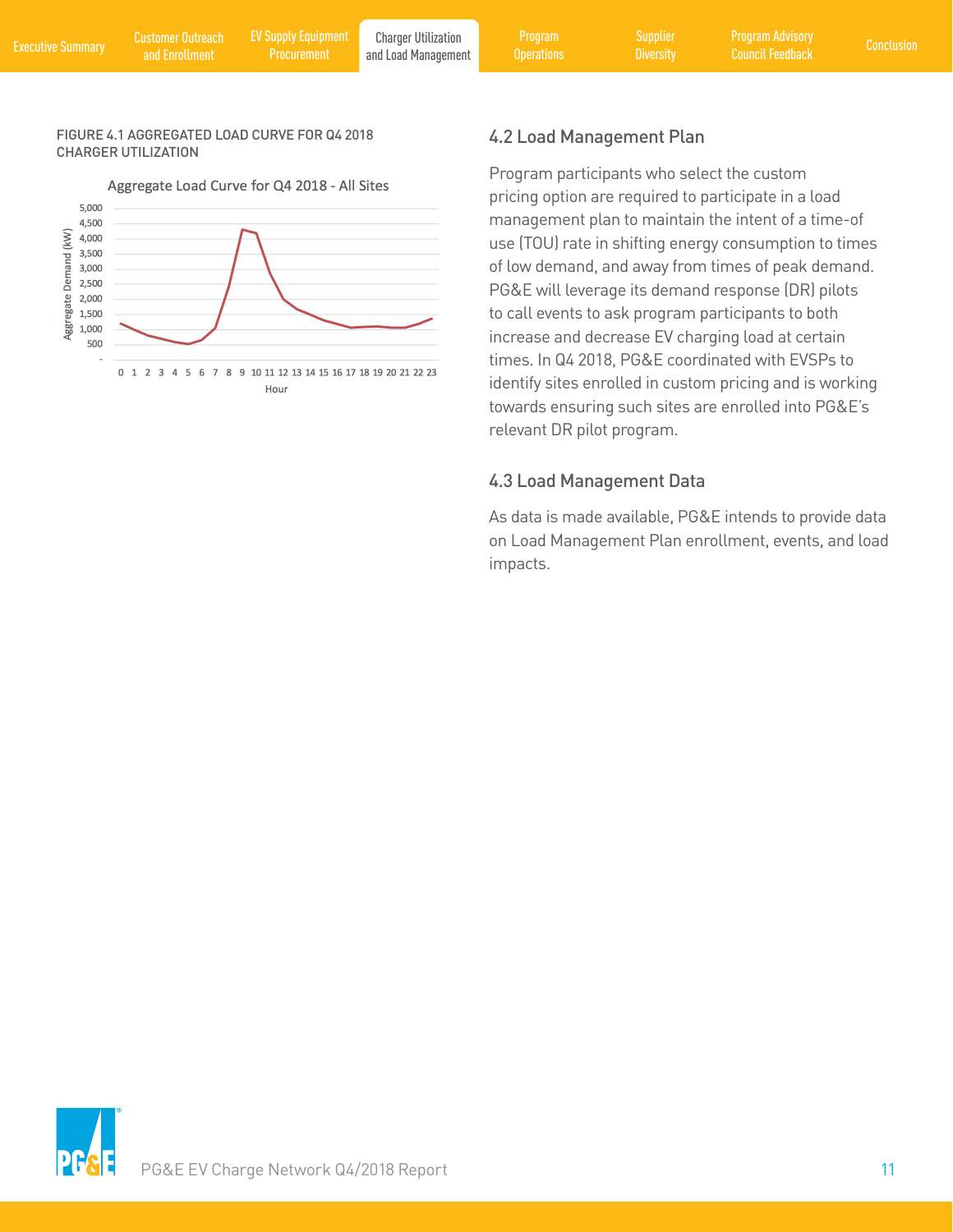## <span id="page-13-0"></span>5. Program Operations

## 5.1 Summary of Approved Sites

Once an application is received, PG&E reviews the site for eligibility, evaluating site feasibility based on criteria including available electrical capacity, number of chargers to be installed, environmental risks, and estimated project costs on a per-port basis. If a site passes this eligibility review and a conceptual design of charger layout is approved by the program participant, it is approved for EVCN participation and is moved into design and preconstruction phases.

As of the end of Q4 2018, PG&E had received 551 applications, 138 of which were actively approved as eligible for EVCN program participation. The program is targeting 20% of sites to be at multi-unit dwellings (MUD) and 15% in disadvantaged communities. Table 5.1 depicts the breakdown of property type, disadvantaged community status, and program participation for applications approved through Q4.

### TABLE 5.1 PROGRAM PARTICIPANT PROFILE – APPROVED SITES THROUGH Q4 2018

|                                       | <b>NUMBER OF SITES</b> | NUMBER OF PORTS | PERCENT OF PORTS |
|---------------------------------------|------------------------|-----------------|------------------|
| <b>PROGRAM PARTICIPATION</b>          |                        |                 |                  |
| <b>EV CHARGE OWNER</b>                | 103                    | 1896            | 73%              |
| <b>EV CHARGE SPONSOR</b>              | 35                     | 704             | 27%              |
| <b>PROPERTY TYPE</b>                  |                        |                 |                  |
| <b>MUD</b>                            | 34                     | 676             | 34%              |
| <b>Workplace</b>                      | 104                    | 1924            | 74%              |
| <b>DISADVANTAGED COMMUNITY STATUS</b> |                        |                 |                  |
| <b>Disadvantaged Community (DAC)</b>  | 37                     | 764             | 27%              |
| <b>Other PG&amp;E Territory</b>       | 101                    | 1,836           | 71%              |

| <b>CROSS SECTION (Sites/Ports)</b> | DAC 1% of Grand Total) , | NOT IN DAC (% of Grand Total) |
|------------------------------------|--------------------------|-------------------------------|
| <b>MUD</b>                         | 3/200(8%)                | $31/476$ $(18\%)$             |
| <b>Workplace</b>                   | $34/564$ (22%)           | $70/1360$ $(41\%)$            |
| <b>SUB TOTAL</b>                   | 37/764                   | 101/1836                      |

## 5.2 Construction

Once a project is approved for participation in the EV Charge Network program, PG&E assigns a Project Manager to connect with the customer and guide the site from design to activation. This includes coordinating with one of PG&E's competitively selected Engineer, Procure and Construct (EPC) vendors to complete the design, permitting, and construction for EV charging sites. At the end of Q4 2018, PG&E had a pipeline of 138 approved sites which represented 2600 ports<sup>4</sup> and provides a pipeline of construction through December 2019.



4. This excludes approved sites considered "at risk" of being waitlisted or cancelled.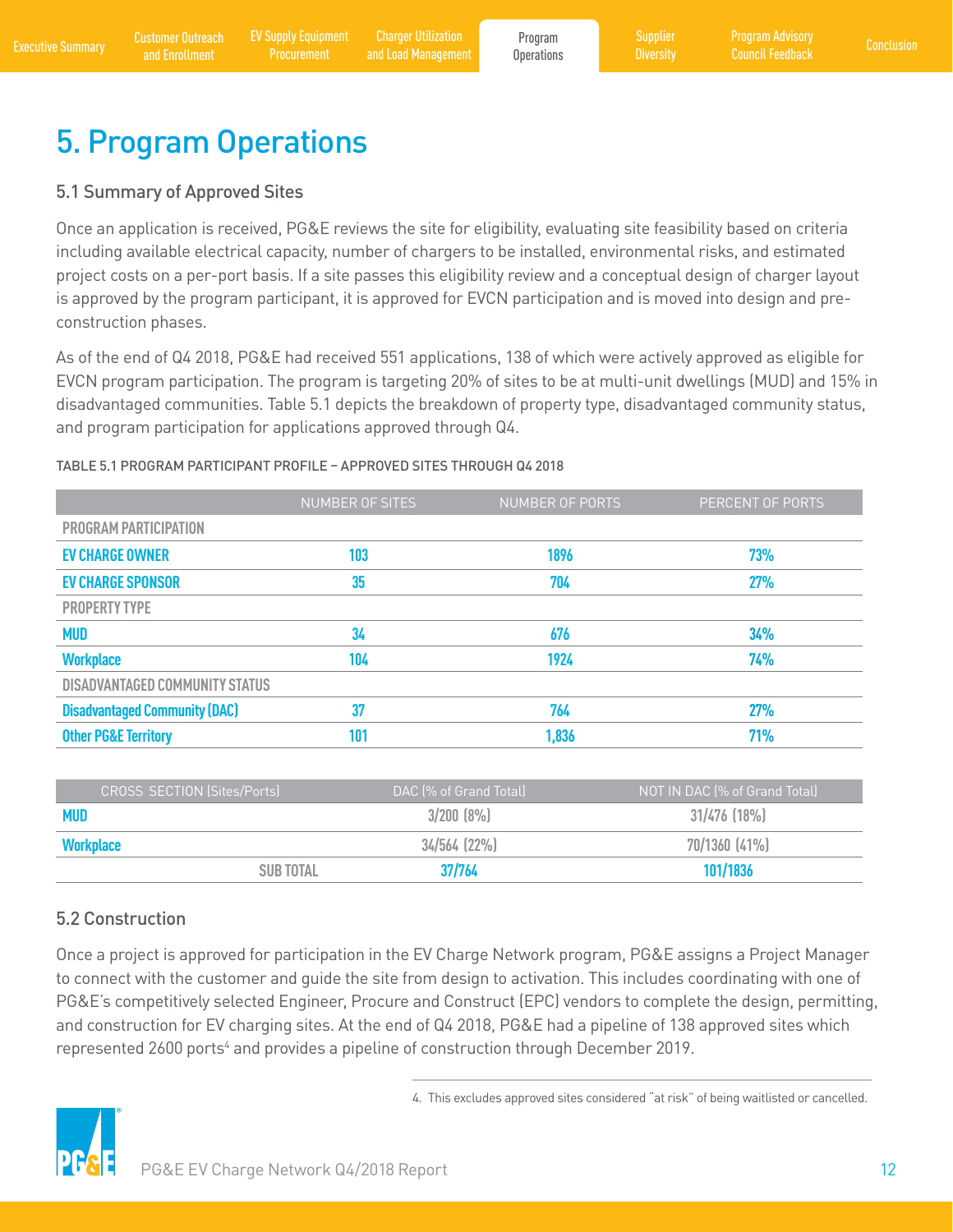#### <span id="page-14-0"></span>Customer Outreach Executive Summary Customer Outreach EV Supply Equipment Charger Utilization Program Program Supplier Program Advisory<br>Executive Summary [and Enrollment](#page-4-0) Procurement and Load Management Operations Diversity Council Feedback C **Procurement** Charger Utilization and Load Management Program **Operations** Program Advisory Council Feedback

FIGURE 5.1

## 5.3 Operational Metrics

Through the end of Q4 2018, PG&E had completed installation of 39 sites for the EVCN program. The following metrics reflect construction and installation of approved sites through December 31, 2018.

| TABLE 5.2 SUMMARY OF NUMBER OF PORTS AND INSTALLATION |  |  |  |
|-------------------------------------------------------|--|--|--|

| Number of total ports approved             | 2600                 |
|--------------------------------------------|----------------------|
| Number of ports installed                  | 594                  |
| Average number of ports approved per site  | 19                   |
| Average number of ports installed per site | 15                   |
| Average time for each installation step    | Insufficient data to |
| Average total installation time            | report in Q4 2018    |

## 5.4 Program Costs

In Q4 2018, PG&E spent roughly \$ 7.8 million for a total program spend of roughly \$27.8 million out of the \$130 million authorized budget. Figure 5.4 details Q4 program spend for each of the categories, Administration and Program Implementation; Marketing, Education, and Outreach; IT Projects; Engineering and Construction, and Procurement. Table 5.4 provides a summary of anticipated 2018 spend, 2018 program costs year to date, and percent of allocated 2018 budget spent.

### TABLE 5.4 SUMMARY OF 2018 PROGRAM SPEND





### FIGURE 5.4 EVCN Q4 PROGRAM SPEND

Design and installation costs are included within Engineering & Construction in Q3 and Q4. In Q1 and Q2 those costs were included within Administration & Program Implementation



|                                                                                                  | 2018 Year to Date Forecast | 2018 Year to Date Spend | % of Year to Date Forecast |
|--------------------------------------------------------------------------------------------------|----------------------------|-------------------------|----------------------------|
| Total Program Cost through Q4                                                                    | \$28,044,895               | \$21,000,429            | 75%                        |
| <b>Total Completed Construction Cost</b><br>(including To-the-Meter, Behind-the-Meter, & Rebate) | \$8,316,000                | \$9,870,882             | 119%                       |
| Average Cost per Port (including To-the-Meter,<br>Behind-the-Meter, & Rebate)                    | \$14,000                   | \$16,618                | 119%                       |
| Charger Cost per Port                                                                            | \$985                      | \$918                   | 93%                        |
| <b>Total Rebate Reserved</b>                                                                     | \$2,920,648                | \$337,525               | 12%                        |

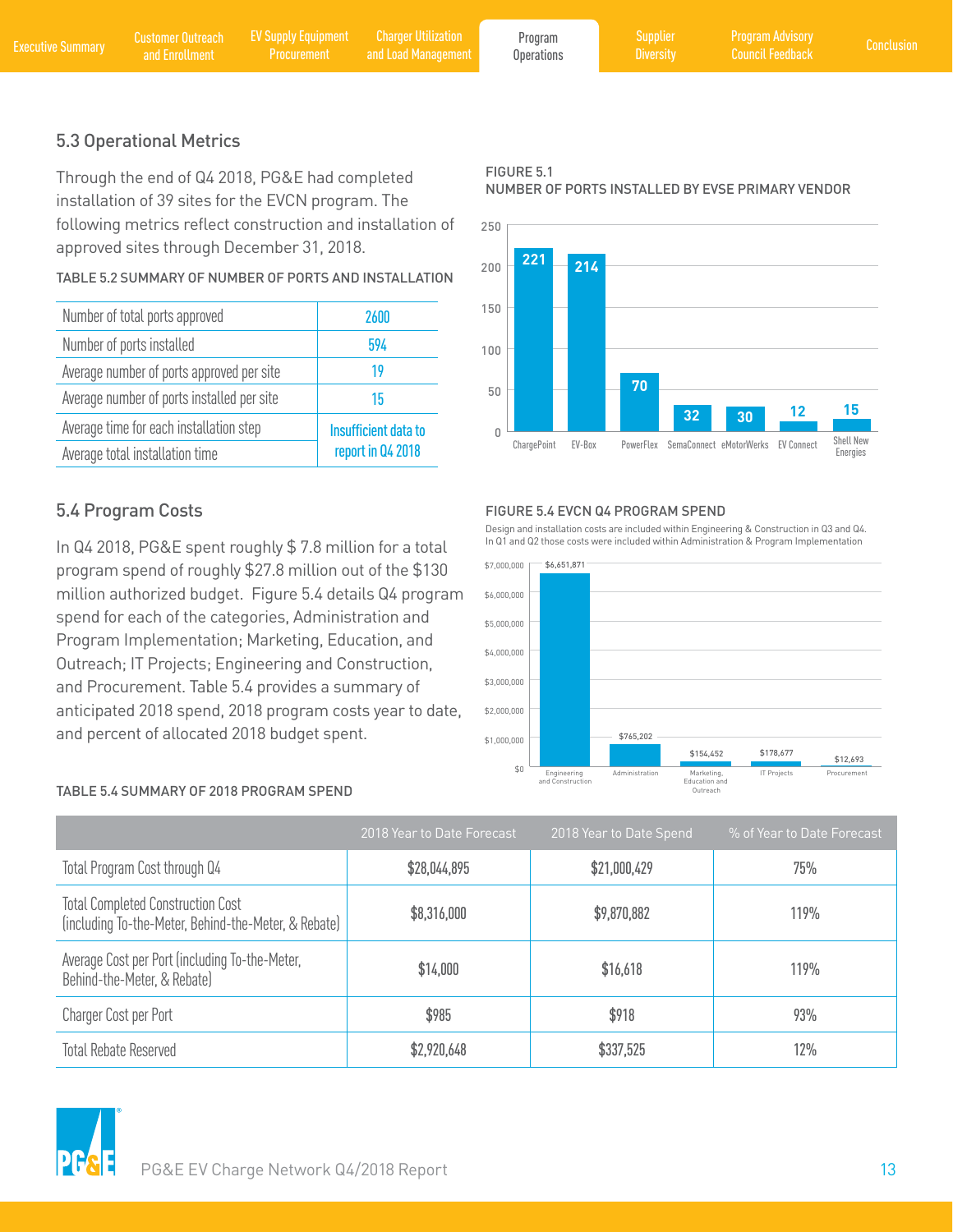<span id="page-15-0"></span>Executive Summary Customer Outreach EV Supply Equipment Charger Utilization Program Busines Supplier Program Advisory<br>Executive Summary [and Enrollment](#page-4-0) Procurement and Load Management Operations Diversity Council Feedback C Charger Utilization and Load Management

Program

Supplier **Diversity** 

## 6. Supplier Diversity

PG&E is committed to diversity in the workplace and with the companies with which we do business. Our Supplier Diversity program provides vital opportunities for businesses owned by women, minorities, service-disabled veterans and lesbian, gay, bisexual and transgender (LGBT) individuals. Supplier diversity will be scored as part of the RFQ and RFP process for the EV Charge Program and will be incorporated in any contracts for services as part of this program.

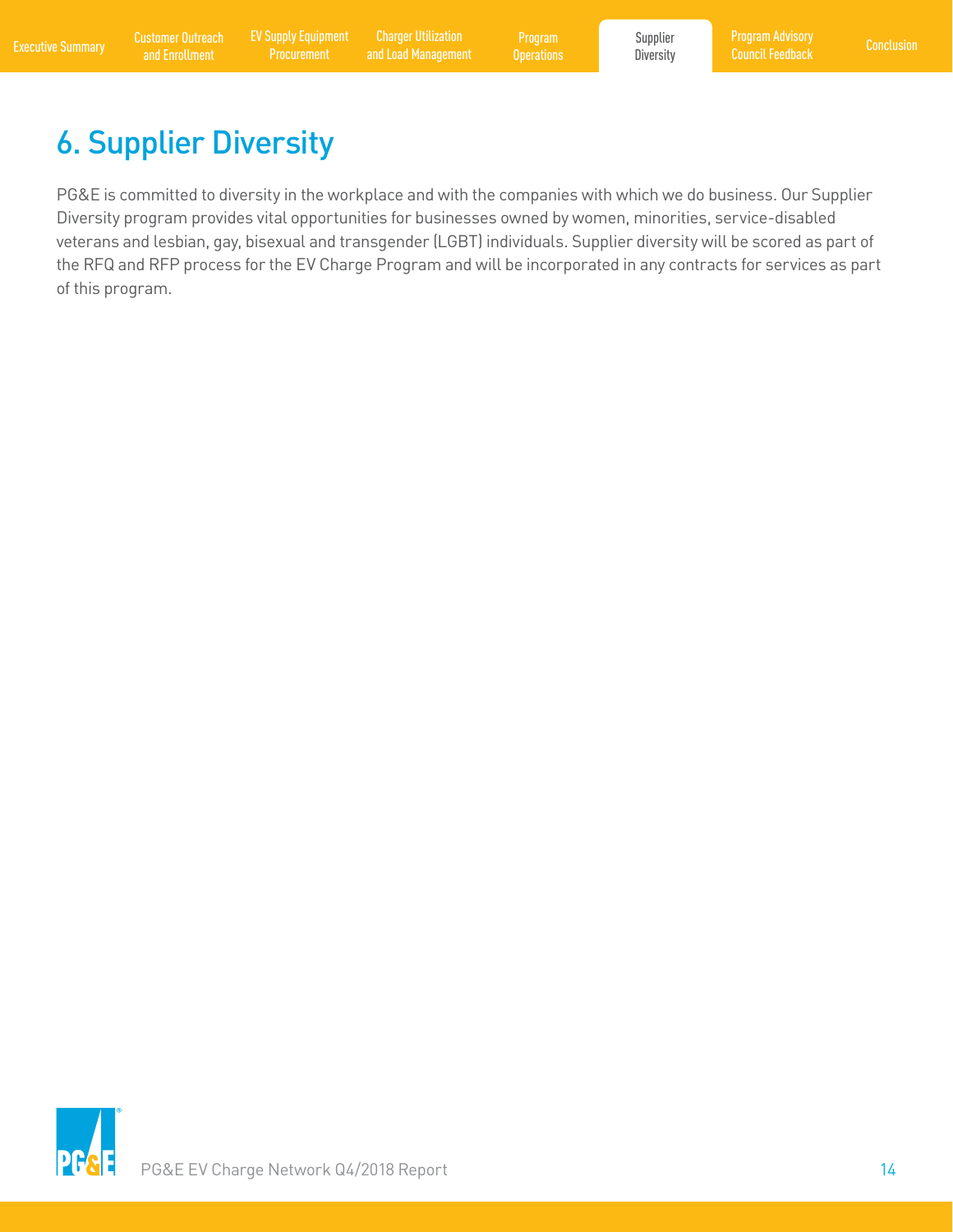## <span id="page-16-0"></span>7. Program Advisory Council Feedback

The fourth PAC meeting of 2018 was held on December 12, 2018 and included a diverse group of stakeholders. Over 30 organizations attended, including representatives from the EV charging station industry, non-profits, government entities and community choice aggregators. PG&E captured stakeholder comments during the meeting and also collected feedback by email submission after the meeting. PG&E has provided responses to the questions and comments in Appendix A.

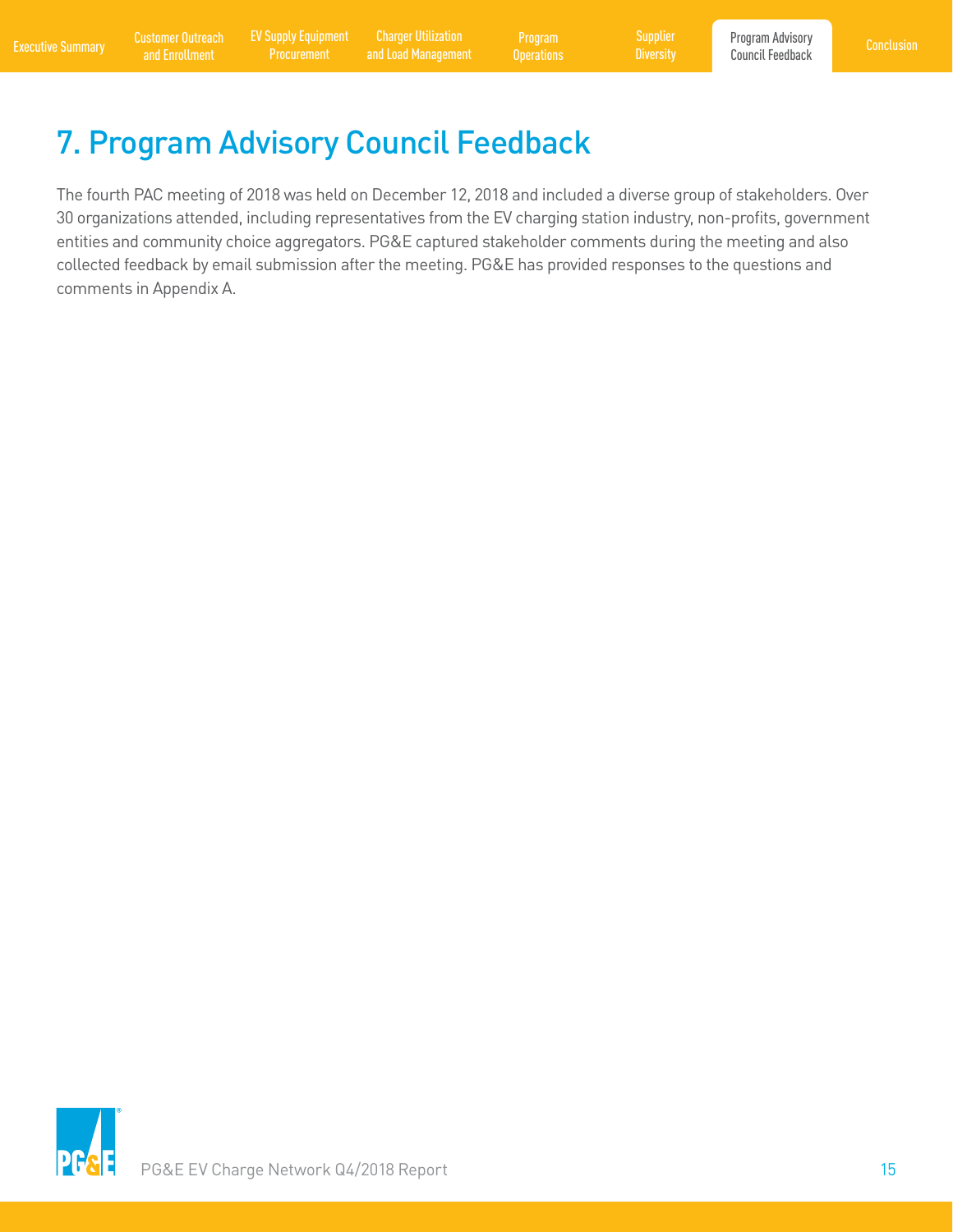Program **Operations**  **Diversity** 

## <span id="page-17-0"></span>8. Conclusion

At the end of Q4 2018 PG&E had completed construction of 39 sites (33 of which were fully activated for driver use) representing a total of 594 ports installed (485 fully activated). The program had a total of 138 approved applications, securing 2,600 ports that are working through design and will be supporting a construction pipeline through December 2019. The composition of the program's applicant and approved site pool represent a healthy pipeline in supporting the Commission's targets for disadvantaged communities (DAC), Multi-Unit Dwellings, and program ownership options. As PG&E collects more data on driver utilization and the results of its outreach strategies, this information will be shared in future reports. PG&E will continue to identify opportunities for process improvement while ensuring a positive customer experience.

PG&E values the feedback and input stakeholders have provided through the Program Advisory Council meetings, and looks forward to continued collaboration with participants.

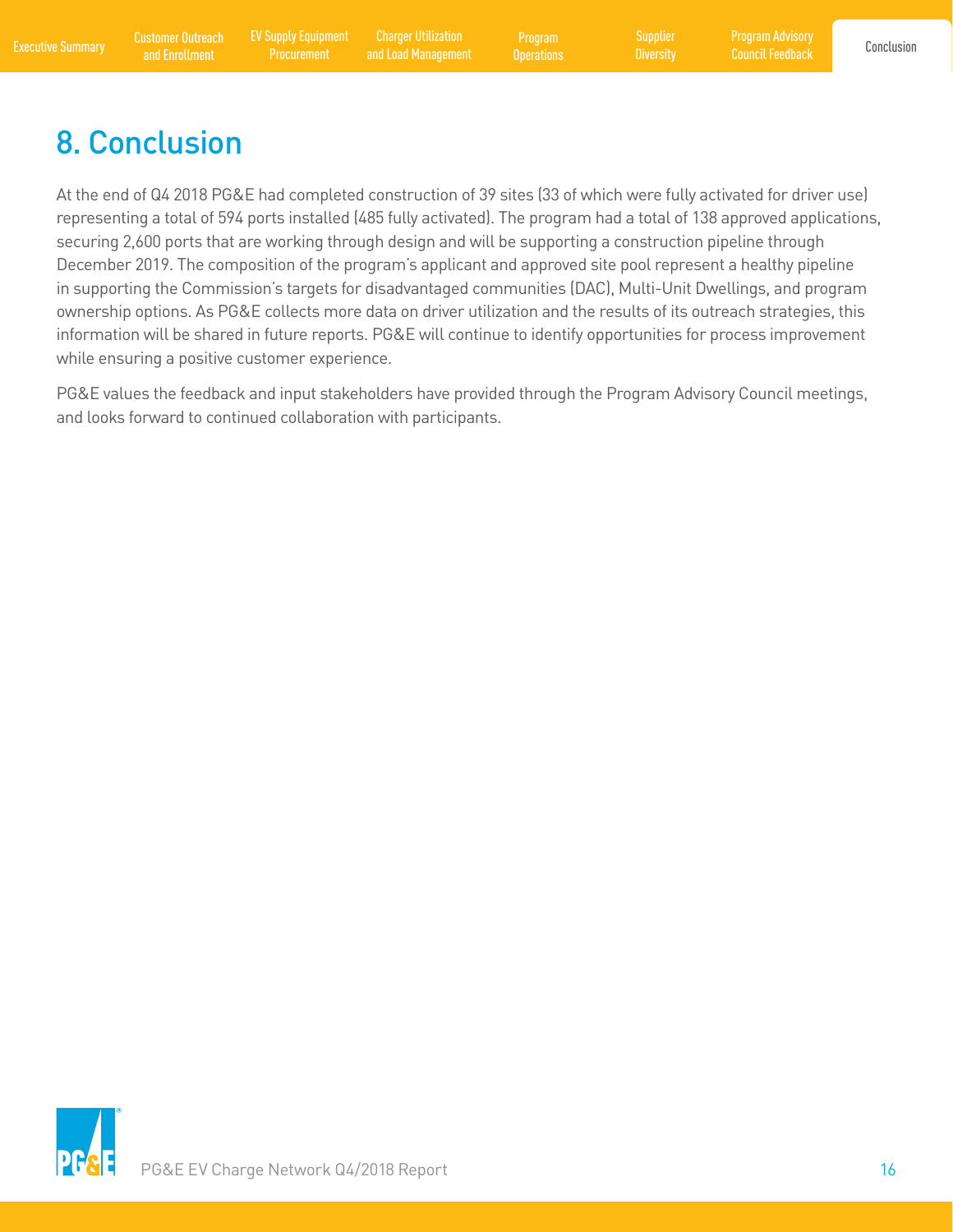## <span id="page-18-0"></span>9. Appendix A

## 9.1 Summary of Program Advisory Council Comments and PG&E Response

The following PAC members provided comments during the meeting regarding the EV Charge Network program:

| PAC MEMBER NAME         | PAC MEMBER ORGANIZATION      |
|-------------------------|------------------------------|
| Junaid Faruq            | Tesla                        |
| <b>Andrew Krulewitz</b> | Flux EV                      |
| Laura Berland-Shane     | Greenlots                    |
| Newonda Nichols         | ChargePoint                  |
| <b>Brett Wiley</b>      | Marin Clean Energy           |
| Sven Thesen             | Silicon Valley clean energy  |
| Philip Kreycik          | Cadmus                       |
| Don Bray                | Silicon Valley clean energy  |
| Phil Villagomez         | Shell                        |
| <b>Basil Wong</b>       | Port of Oakland              |
| Noel Crisostomo         | California Energy Commission |
| Henry Ahern             | Shell                        |

## 9.2 Direct Program Advisory Comments

The table below describes the comments received from PAC members and PG&E's response.

| <b>QUESTION</b>                                             | <b>PG&amp;E RESPONSE</b>                                                                                                                                                                              |
|-------------------------------------------------------------|-------------------------------------------------------------------------------------------------------------------------------------------------------------------------------------------------------|
| What was year 1 target for installed ports?                 | PG&E was targeting to install 1,400 ports in 2018.                                                                                                                                                    |
| How many installations are in disadvantaged<br>communities? | So far, 12% of installations are in disadvantaged<br>communities.                                                                                                                                     |
| How many PG&E reps are conducting outreach?                 | PG&E's account team is based on customer size,<br>PG&E has been providing the sales team with a list of<br>customers based on their customer size/segment to<br>conduct outreach and educate on EVCN. |

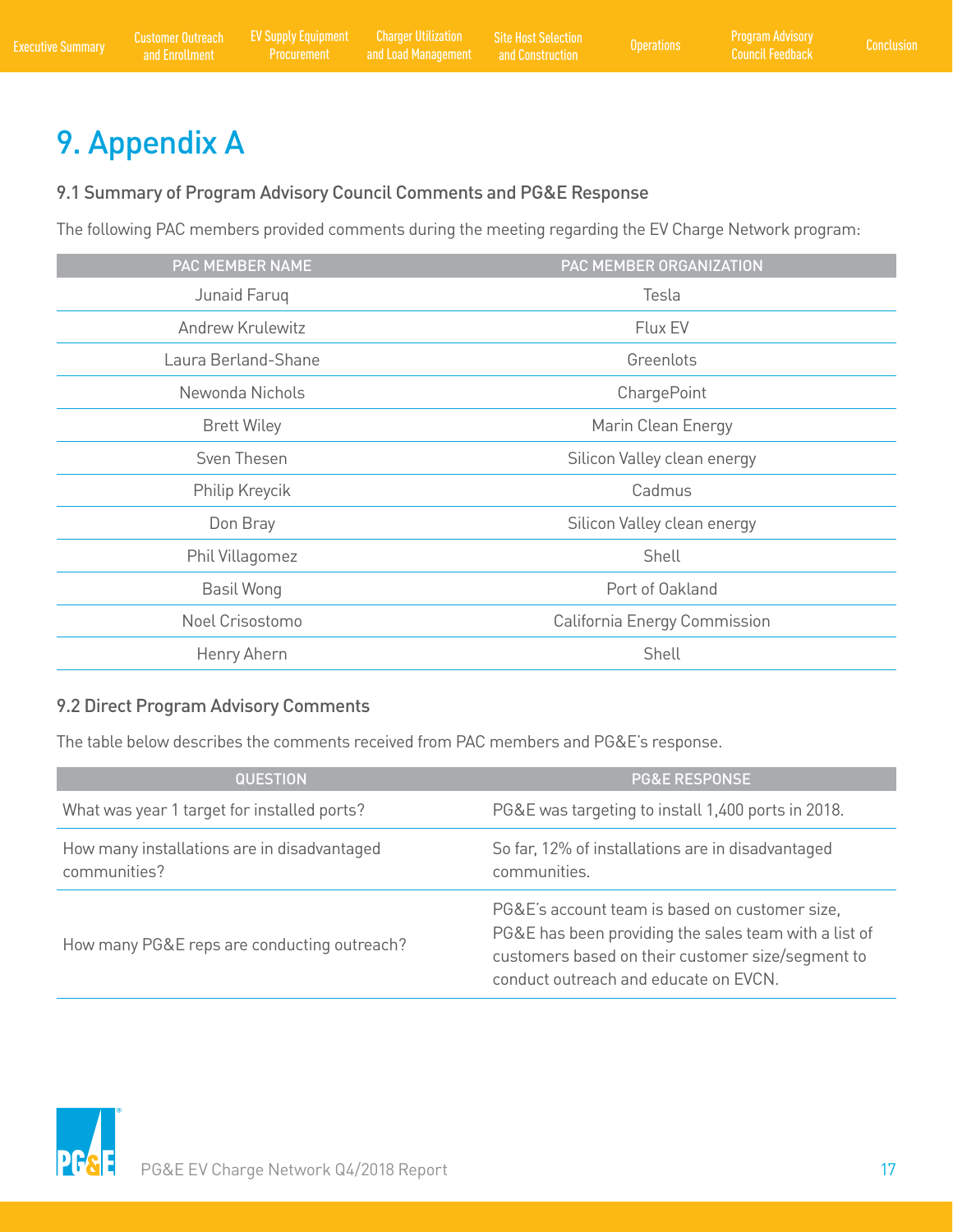| QUESTION                                                                                                                                            | <b>PG&amp;E RESPONSE</b>                                                                                                                                                                                                                                                                                                                    |
|-----------------------------------------------------------------------------------------------------------------------------------------------------|---------------------------------------------------------------------------------------------------------------------------------------------------------------------------------------------------------------------------------------------------------------------------------------------------------------------------------------------|
| How did PG&E establish target cities?                                                                                                               | The first four target cities had a high concentration of<br>MUDs, some DAC communities, areas where PG&E<br>started dialogue on permitting. The second set of cities<br>mostly focused on permitting and those jurisdictions<br>PG&E had existing knowledge and relationships with<br>permitting agencies.                                  |
| Does PG&E have any resources that helps public identify<br>transformers and infrastructure? When we refer to other<br>utilities, is this gas, etc.? | PG&E encourages customers to contact their PG&E<br>representative to talk through infrastructure locations<br>and available capacity. Yes, when referring to a check<br>for other utilities, this is a look underground to see<br>what other utilities are present to potentially interfere<br>with conduit installation for EVCN projects. |
| To what degree has PG&E already scanned second focus<br>cities for MUD/DAC and assistance from local agencies?                                      | PG&E has not done this detailed analysis yet. The next<br>step is to identify site characteristics that are ideal for<br>program participation.                                                                                                                                                                                             |
| Can you speak to experience working with Community<br>Choice Agencies?                                                                              | PG&E has engaged CCAs regarding EVCN<br>implementation and customer outreach. We can help<br>provide success stories in CCA territories.                                                                                                                                                                                                    |
| Does PG&E take into consideration the potential utilization<br>of chargers in deployment and site selection?                                        | When proposing a larger package to customer, PG&E's<br>application management team looks at site layout<br>and does not offer something that is unattainable for<br>PG&E. The site needs to be cost effective for PG&E and<br>realistic for the customer. PG&E will be continuing to<br>look at utilization to avoid stranded assets.       |
| Have you had sites that had a hard time giving up a<br>parking space to meet ADA requirements and as a result,<br>passed on the EVSE installation?  | Yes, some sites have to give up parking spaces for<br>ADA, but no sites have dropped out because of this<br>requirement. PG&E can generally work with the city on<br>ADA requirements, particularly with leased spaces.                                                                                                                     |
| Has PG&E thought about putting a cap on the number of<br>ports/sites a single customer can receive or apply for?                                    | PG&E has applied that concept to other programs. It<br>is something we will explore in later 2019, but has not<br>been an issue to date as we a have been able to have a<br>mix of representation across segments.                                                                                                                          |

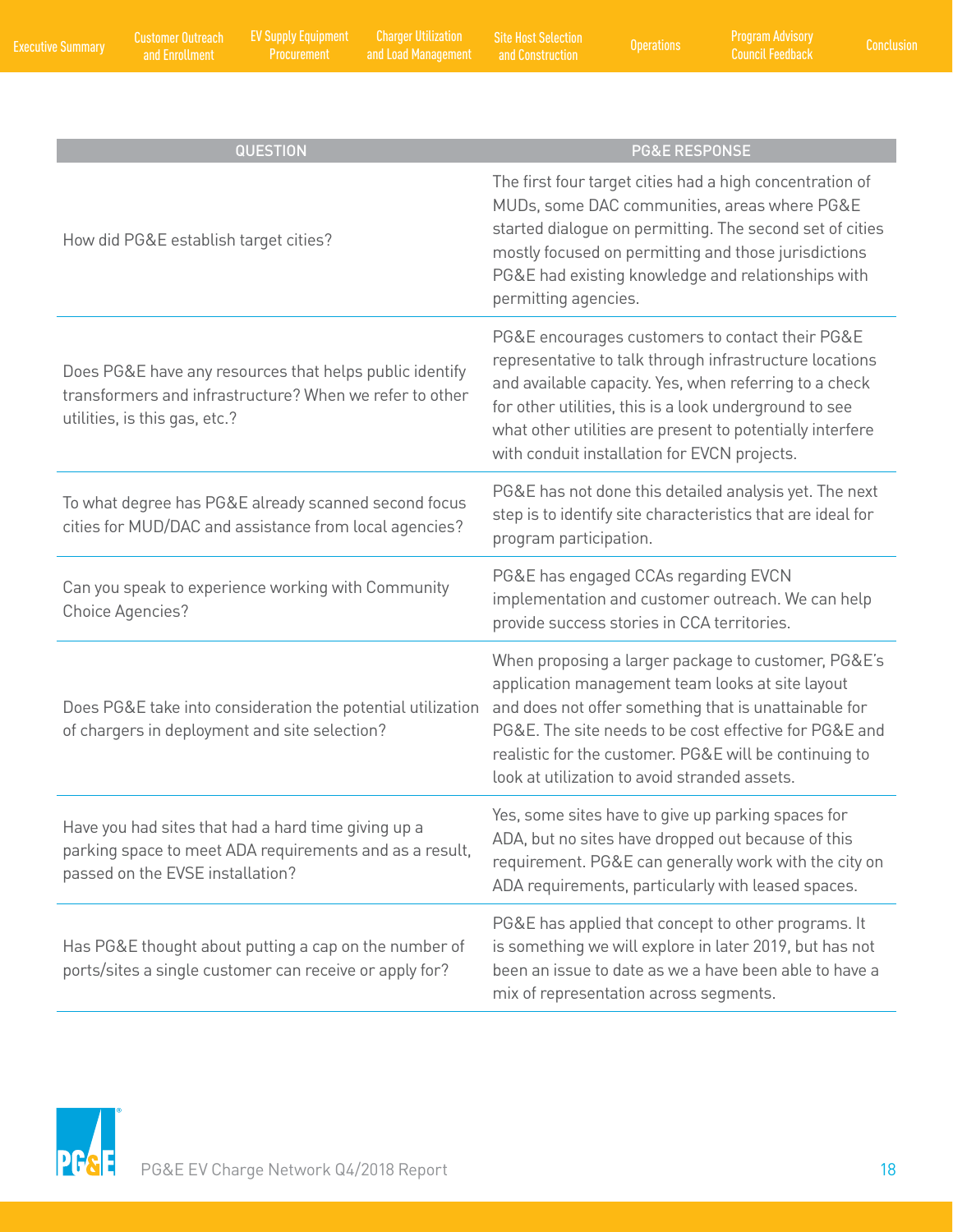| <b>QUESTION</b>                                                                                                                                         | <b>PG&amp;E RESPONSE</b>                                                                                                                                                                                                                                                  |
|---------------------------------------------------------------------------------------------------------------------------------------------------------|---------------------------------------------------------------------------------------------------------------------------------------------------------------------------------------------------------------------------------------------------------------------------|
| What defines a viable port?                                                                                                                             | Viable ports are those attributed to a project for which<br>the customer has signed agreement committing to a<br>preliminary design and scope of work.                                                                                                                    |
| Does viable mean that the customer has selected a<br>charger?                                                                                           | Not all sites have purchased their charger at this point,<br>but they are beginning to think about this and engage<br>vendors.                                                                                                                                            |
| What is liability after certain stage is the customer backs<br>out?                                                                                     | PG&E has language in the customer agreement that<br>binds the customer to a degree of project scope, and<br>they risk cost claw backs if there is a significant scope<br>change after the fact.                                                                           |
| When customer is comparing hardware, is PG&E rep<br>providing the customer with vendor information?                                                     | PG&E cannot influence this decision. We have<br>developed a number of resources to help make an<br>informed decision. We direct customers to reach out to<br>vendors specifically to work directly with vendors.                                                          |
| What happens if the customer who signs up for EVCN is<br>leasing the site and defaults on the lease, will PG&E be<br>holding the property owner liable? | The site host will be responsible for a prorated cost<br>based on timing when they back out prior to 10 year<br>commitment.                                                                                                                                               |
| Does PG&E have data on the number of ports per site?                                                                                                    | We can provide this data at the next PAC.                                                                                                                                                                                                                                 |
| Certain customers have been ineligible for program<br>participation because "Not cost effective", why?                                                  | PG&E has established a cost threshold that the<br>estimated project cost must meet (\$15k/port). If the<br>estimate is above this threshold, PG&E will propose a<br>design that is within threshold, but if customer does not<br>want this design, they are not eligible. |
| Does RFQ data show vendors that have model updates?                                                                                                     | Yes.                                                                                                                                                                                                                                                                      |

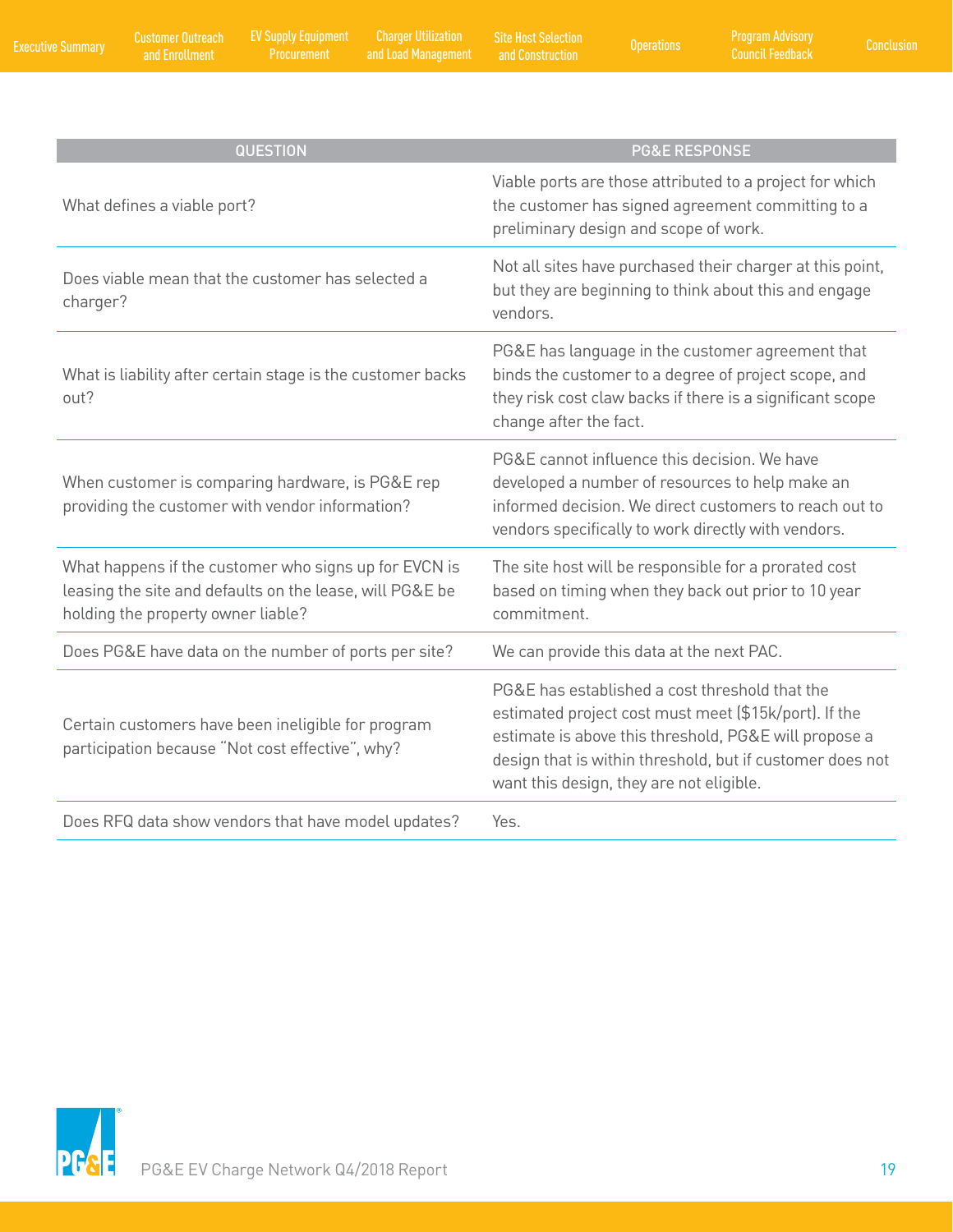## <span id="page-21-0"></span>9.3 Additional comments submitted by PAC stakeholder, provided verbatim

## **Organization: Public Advocates Office Organization representative: Fidel A. Leon Diaz Organization representative title: Utilities Engineer**

In slide 12 of the presentation, the graph "Number of ports by cost per port" was displayed. While this graph is helpful and should continue to be presented in the future, additional graphs would make the information contained in this graph more useful. A graph that displays the relationship between number of ports per site and cost per port will help better understand the benefits due to increased number of ports per site. Additionally, a timeline that displays the progression of the average cost per port and when specific cost reducing actions have been implemented will help better understand the effectiveness of the cost reducing actions.

In slides 15 and 16 of the presentation, the graphs "stage of submitted application by county" and "stage of submitted applications by commercial segment" were displayed. An additional graph displaying the commercial segment of submitted applications by county would help better understand the interest level of each segment on a county level.

Regarding PG&E's request for guidance on how to reduce permitting time, more information is needed to provide more concrete guidance (such as the discussions PG&E has already had with cities, and what stages of permitting are causing the most delays). However, one suggestion is to work with cities to develop a streamlined EV charger-specific permitting process with a form that details all of the necessary information to receive a permit. PG&E could then guide customers through the permitting process, and potentially achieve significant reductions in permitting time.

## **Organization: Port of Oakland Organization representative: Basil Wong Organization representative title: Manager of Utility Administration**

The liability, of a PG&E customer/participant who leases land and chooses to participate in the EV Charge Network program, should be limited to the PG&E customer/participant and should not bind the property owner or its future tenants in the event of a default by the PG&E customer/participant.

PG&E should consider allocating a portion of the program funds towards sites which without PG&E's program would not be cost-effective to construct new charging stations. This will provide greater access to EV Charging for hard to reach communities.

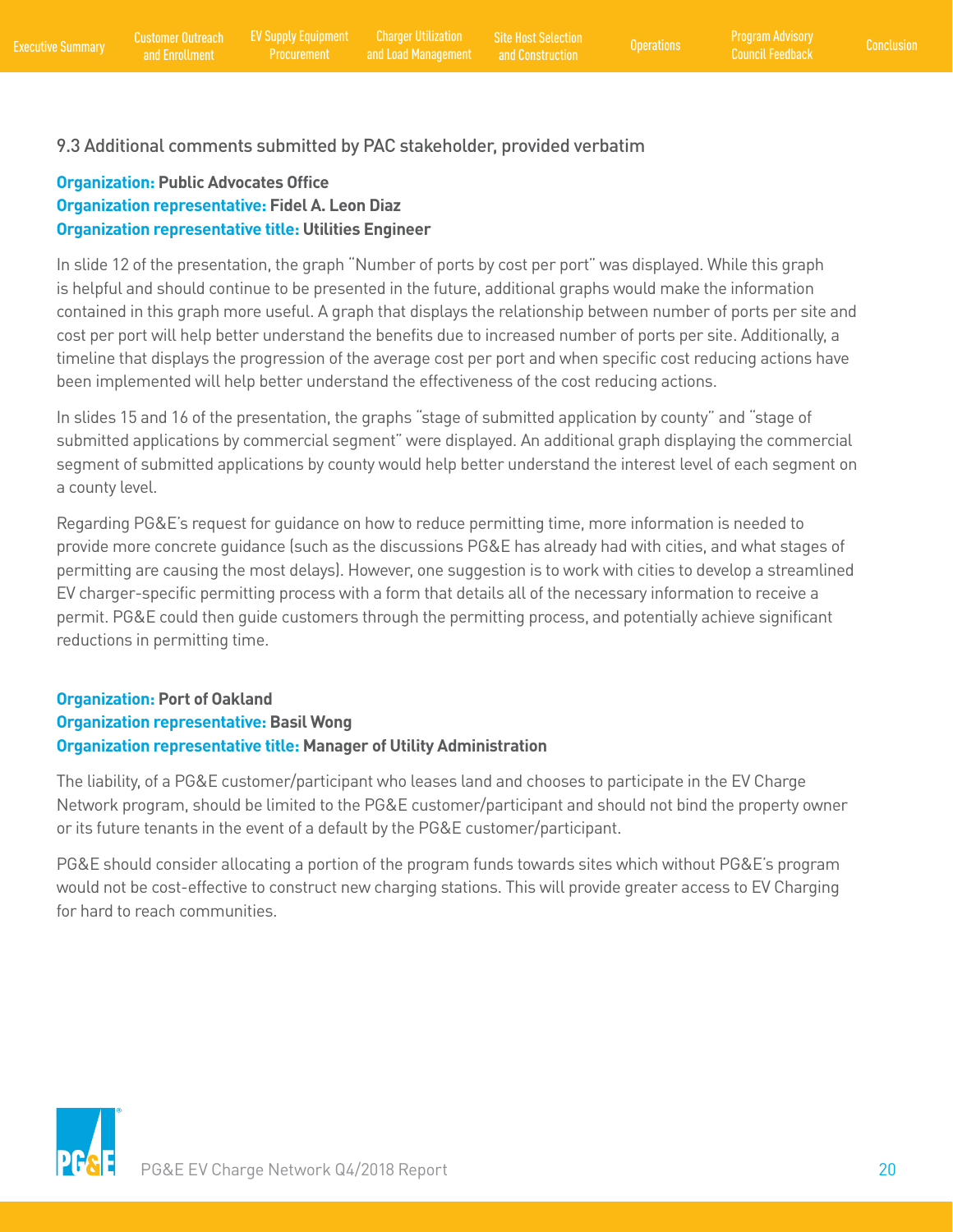## <span id="page-22-0"></span>10. Appendix B

**PG&E has established a six step process that guides customers through the EV Charge Network program.** 

- **1. Info & Application:** Potential program participants apply online at <www.pge.com/evcharge>.
- **2. Eligibility Assessment:** PG&E reviews eligibility and site information, assessing costs and technical feasibility.
- **3. Design:** If the site is approved, the program participant selects their chargers, and PG&E sends the site design layout and easement for signature. If the program participant is an EV Charge Owner, they submit their proof of purchase for the chargers; if an EV Charge Sponsor, they submit their participation payment.
- **4. Construction:** PG&E builds the "make-ready" infrastructure to the parking spaces.
- **5. Activation:** Once construction is complete, chargers are installed, activated and inspected, and PG&E conducts data integration. If the program participant is an EV Charge Owner, PG&E issues the rebate
- **6. Utilization:** The chargers are maintained for the life of the program (10 years)—by the program participant, in the case of EV Charge Owner; by PG&E, in the case of EV Charge Sponsor.